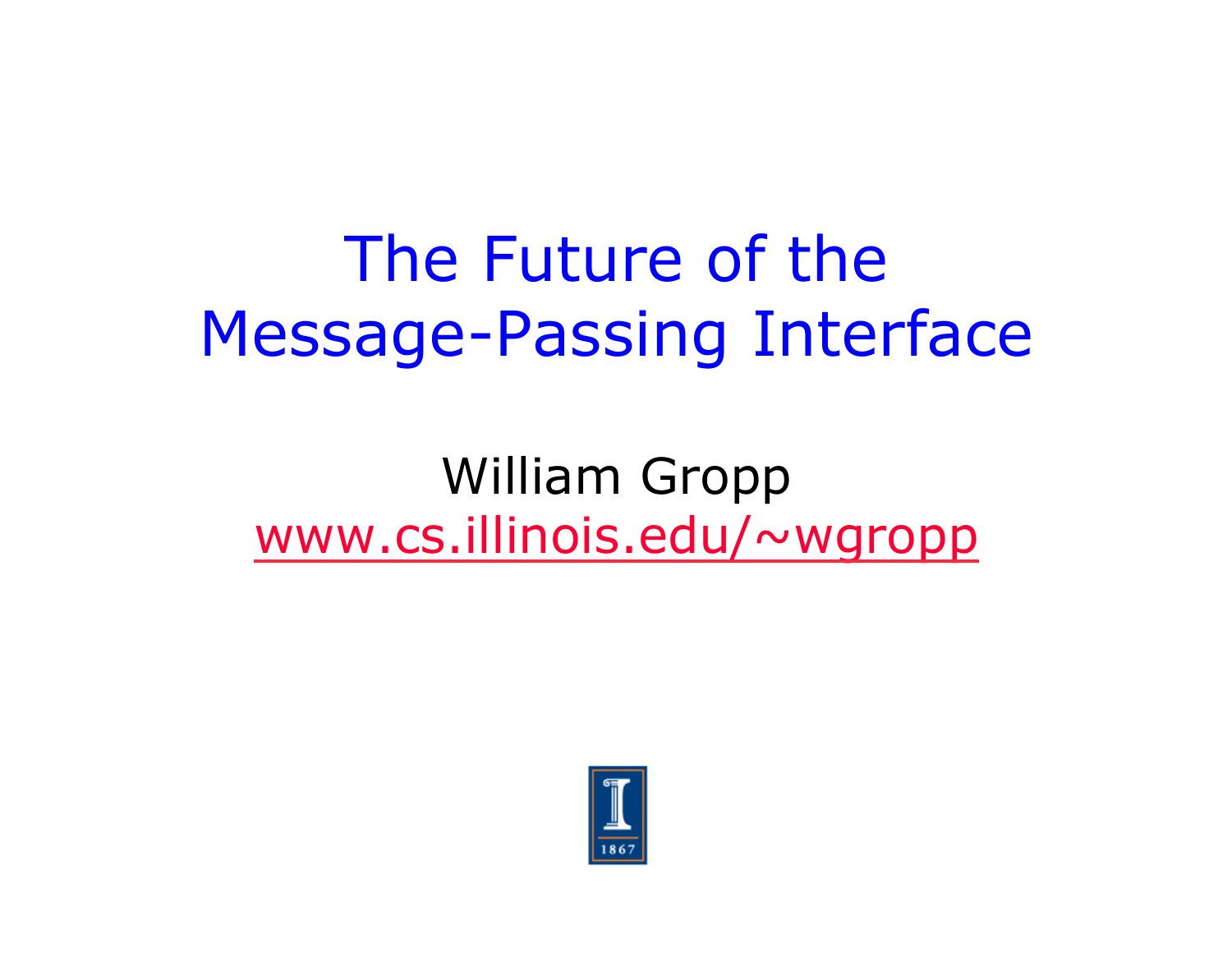# MPI and Supercomputing

- The Message Passing Interface (MPI) has been amazingly successful
	- ♦ First released in 1992, it is still the dominant programming system used to program the world's fastest computers
	- ♦ The most recent version, MPI 3.0, released in September 2012, contains many features to support systems with >100K processes and state-of-the-art networks
- Supercomputing (and computing) is reaching a critical point as the end of Dennard scaling has forced major changes in processor architecture.
- This talk looks at the future of MPI from the point of view of Extreme scale systems

PARALLEL@ILLINOIS

♦ That technology will be used in single rack systems

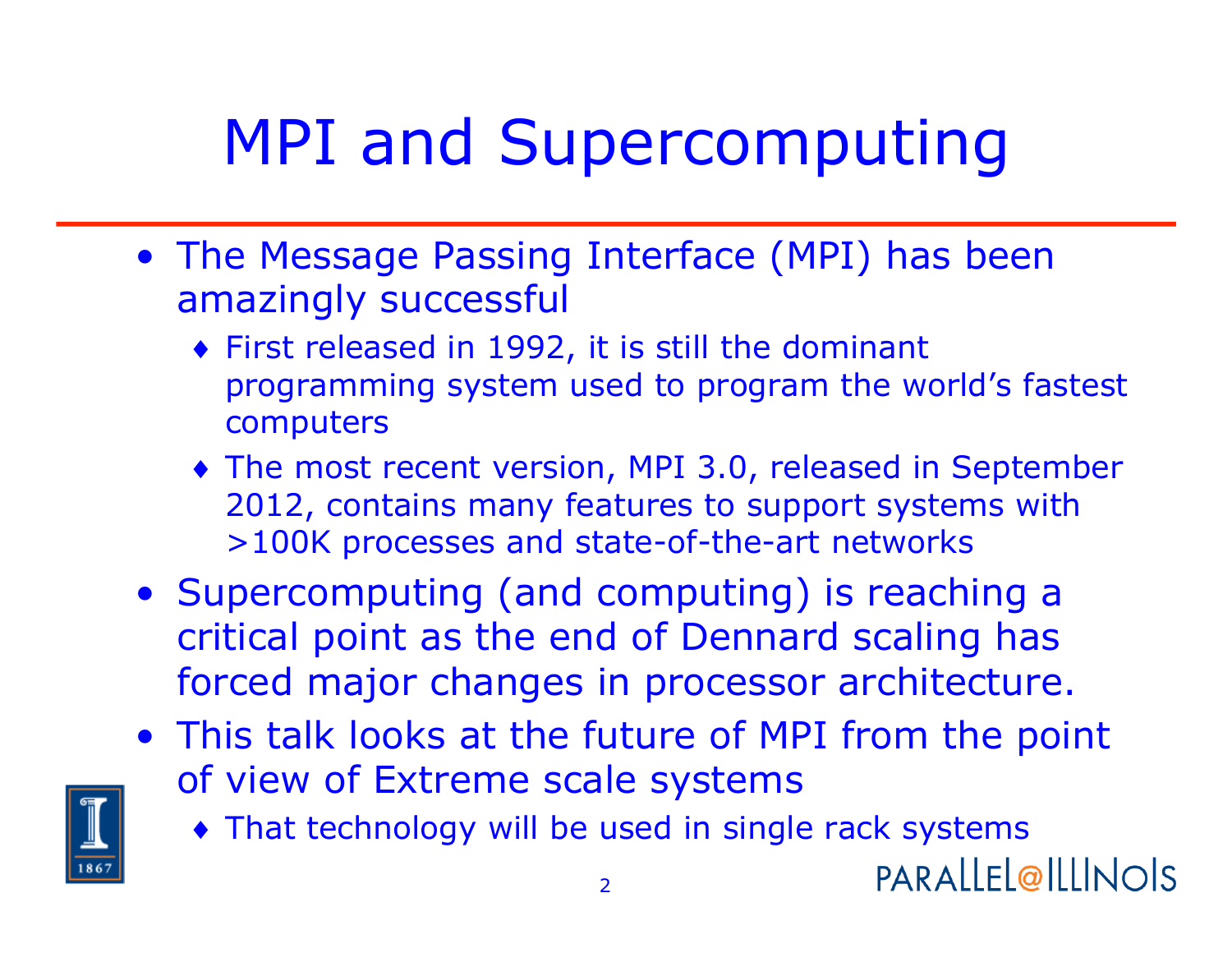# Likely Exascale Architectures



Figure 2.1: Abstract Machine Model of an exascale Node Architecture



3 • From "Abstract Machine Models and Proxy Architectures for Exascale Computing Rev 1.1," J **THE BEGIN WITH Ang et al single model that highlights the anticipated key hardware architectural features that may be a single model that may be a single model that may be a single model feature architectural features tha** 2.1 Out Those age Theory paralle l@IllINOIS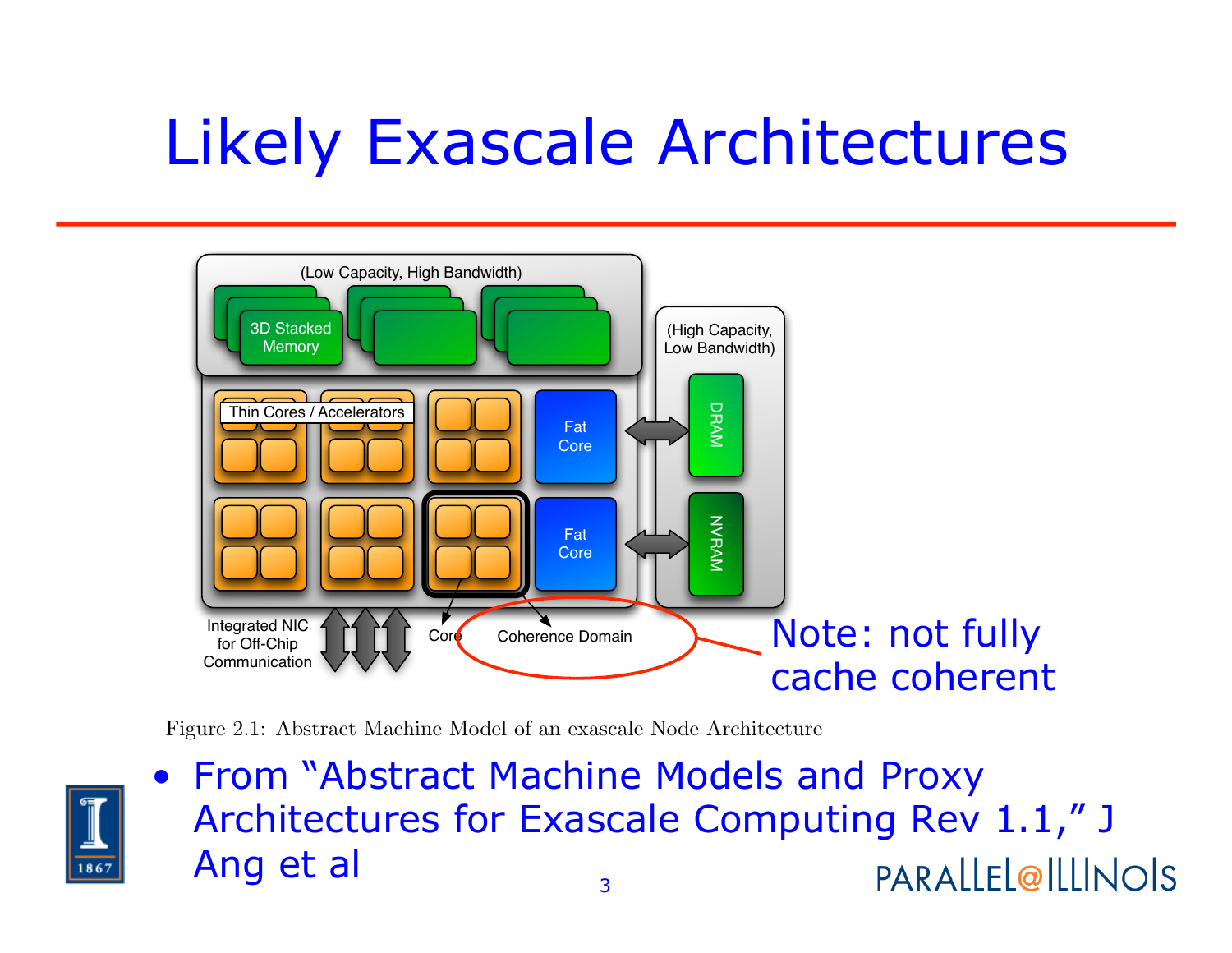#### More Details: Processor

- Memory bandwidths from 1200GB/s (core-L1cache) to 60GB/s (off-chip conventional DRAM)
- 64-256 cores/chip; 2-64 threads/core; 4-8 wide SIMD, 8-128 outstanding refs *per core*
- Atomic ops, including transactional memory
- Documents silent on memory *latencies* 
	- ♦ Probably because numbers are uninspiring

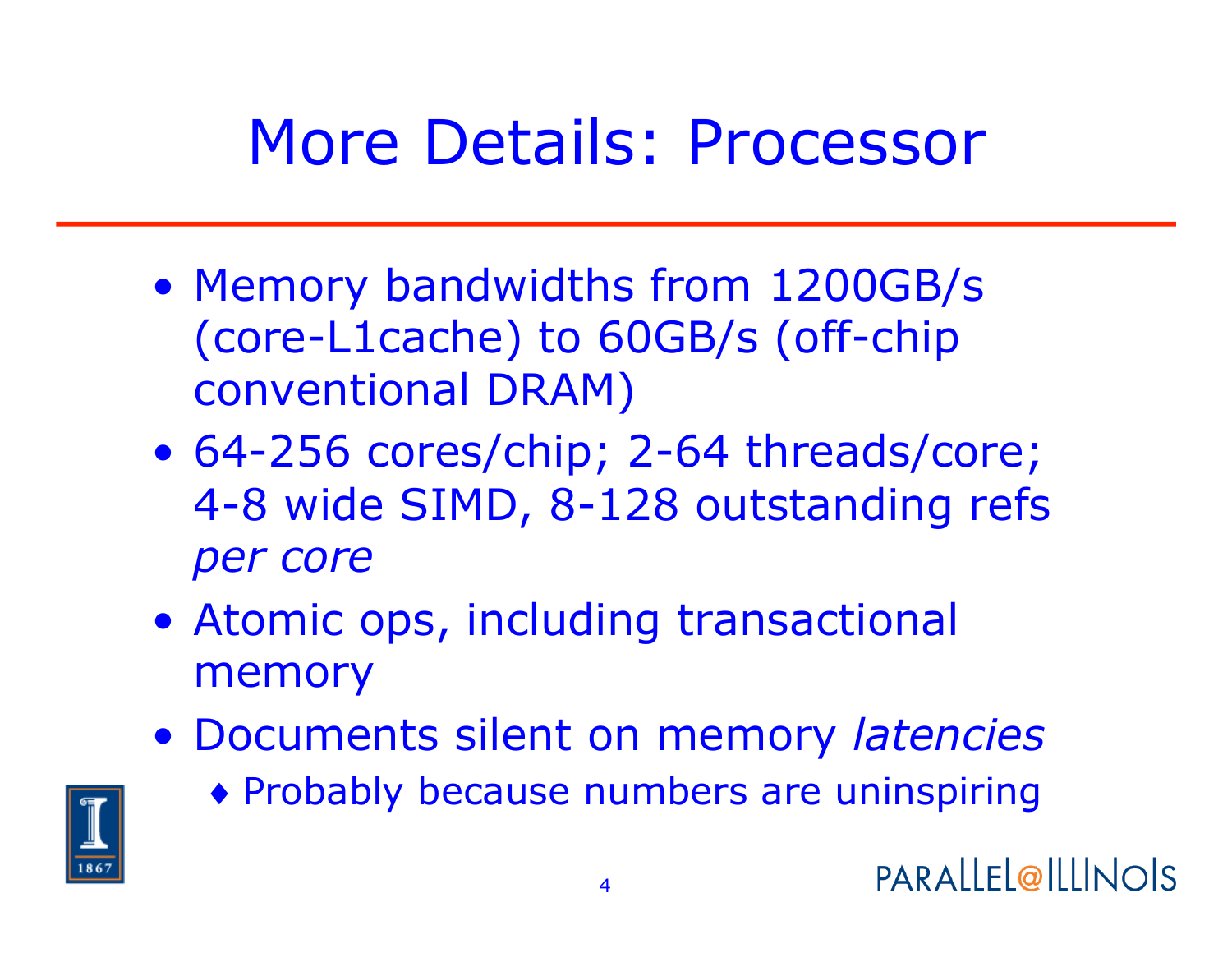## More Details: Memory

#### • Multilevel

- ♦ DRAM on chip (64GB), off chip (2TB)
- ♦ NVRAM (higher density 16TB, but requires larger access units  $(≥1KB)$ )
- ♦ Stacked memory
- Compute near memory
	- ♦ "Extended memory semantics"
	- ♦ Full/empty bits; gather/scatter; stream compute; …

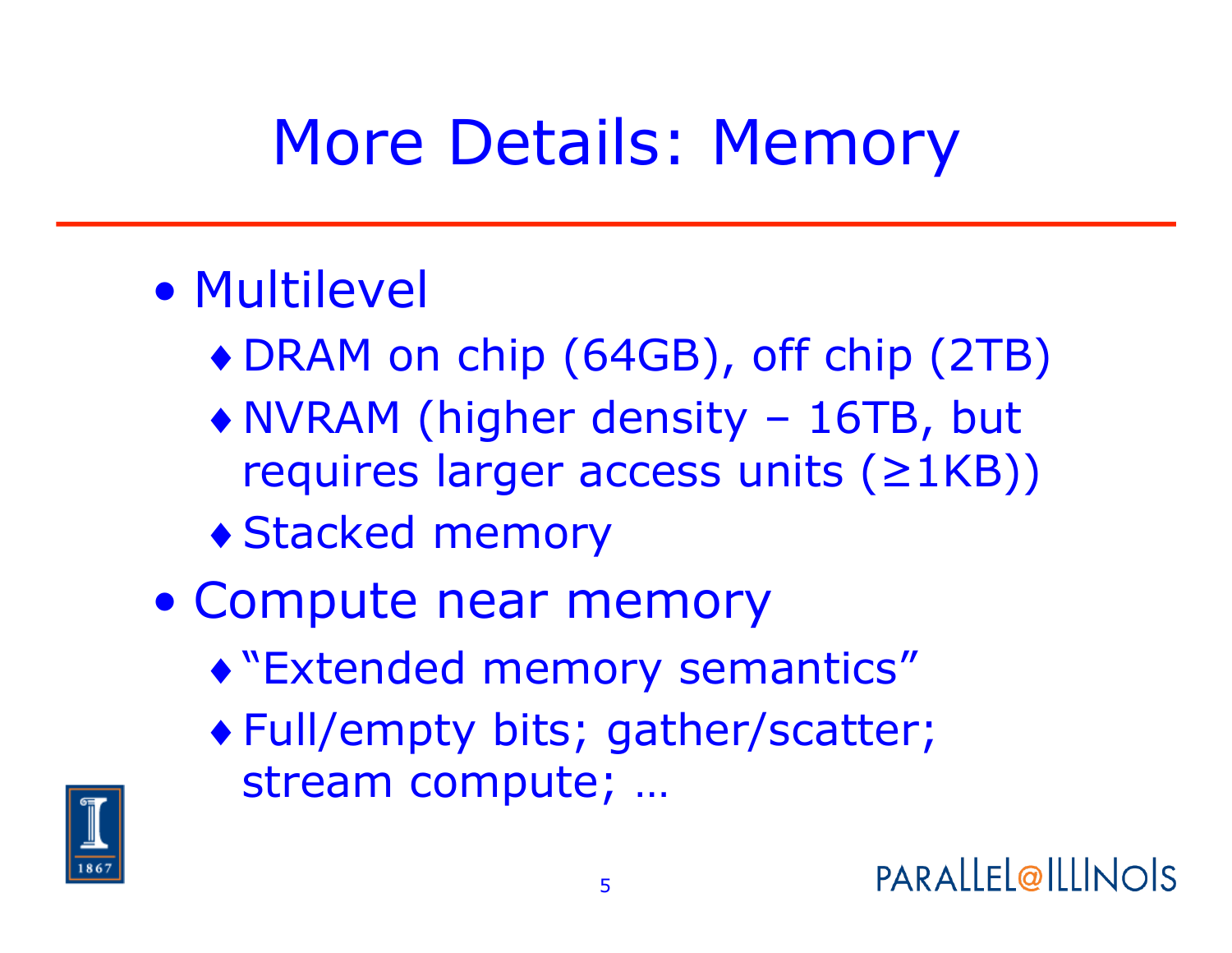# More Details: Network

- 100-400 GB/s injection BW
- Topology anyone's guess (SlimFly, perhaps?)
- 250M message/s two-sided
- 1000M messages/s one-sided
- Latency:
	- ♦ 0.5-1.4 usec two-sided nearest neighbor
	- ♦ 0.4-0.6 usec one-sided nearest neighbor
	- ◆ 3-5 usec cross machine



♦ Note: about the **same** as current systems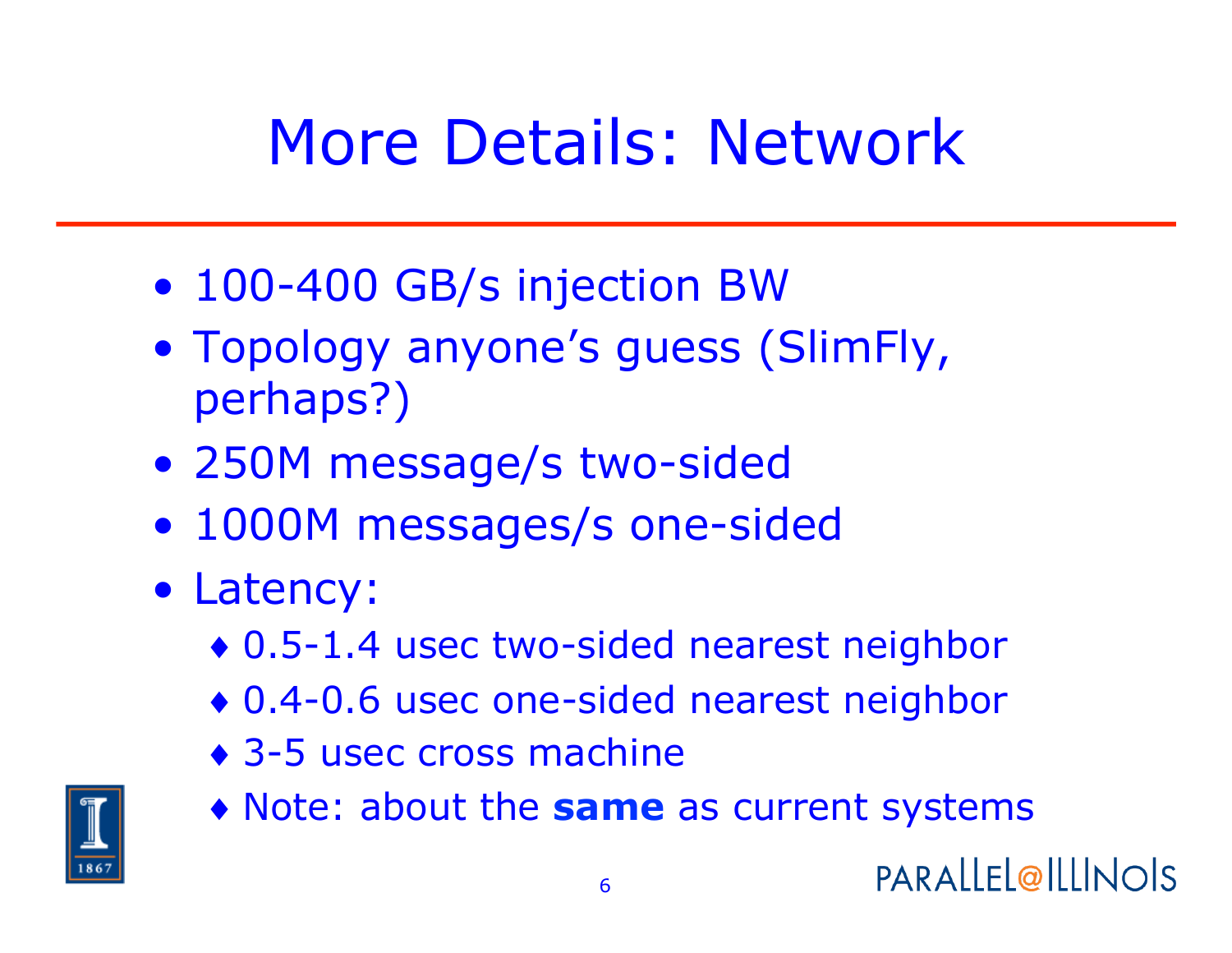# Most Predict Heterogeneous Systems for both Ops and Memory

**Table 1. Estimated Performance for Leadership-class Systems**

| Year | <b>Feature</b><br>size | <b>Derived</b><br>parallelism | <b>Stream</b><br>parallelism | PIM paral-<br><b>lelism</b> | <b>Clock</b><br>rate<br><b>GHz</b> | <b>FMAS</b> |        | (Scalar) (Stream) | GFLOPS GFLOPS GFLOPS<br>(PIM) | <b>Processor</b><br>per node | <b>Node</b><br>(TFLOP) | <b>Nodes</b><br>per<br><b>system</b> | <b>Total</b><br>(PFLOPS) |
|------|------------------------|-------------------------------|------------------------------|-----------------------------|------------------------------------|-------------|--------|-------------------|-------------------------------|------------------------------|------------------------|--------------------------------------|--------------------------|
| 2012 | 22                     | 16                            | 512                          |                             |                                    |             | 128    | .024              |                               |                              |                        | 10,000                               | 23                       |
| 2020 | 12                     | 54                            | 1,721                        |                             | 2.8                                |             | ,210   | 4,819             |                               |                              |                        | 20,000                               | 241                      |
| 2023 | 8                      | 122                           | 3,873                        | 512                         | 3.1                                |             | 3,026  | 12,006            | ,587                          |                              |                        | 20,000                               | 1,330                    |
| 2030 | 4                      | 486                           | 15,489                       | 1,024                       |                                    | 8           | 31,104 | 61,956            | 8,192                         | 16                           | 101                    | 20,000                               | 32,401                   |

Feature size is the size of a logic gate in a semiconductor, in nanometers. Derived parallelism is the amount of concurrency, given processor cores with a constant number of components, on a semiconductor chip of fixed size. Stream and PIM parallelism are the number of specialized processor cores for stream and processor-in-memory processing, respectively. FMA is the number of floating-point multiply-add units available to each processor core. From these values, the performance in GigaFLOPS is computed for each processor and node, as well as the total peak performance of a leadership-scale system.

Another octimate from Andence coentract, rivin in-memory elements, reflection and a distribution and different optimization and a different optimization and for  $\mathbf{r}$  speed and  $\mathbf{r}$ ACIUSCICIICES, JIULIIICH  $\mathbf{F}$  and  $\mathbf{F}$  models with  $\mathbf{F}$ Another estimate, from "CFD Vision 2030 Study: gramming models. Programmers need to be able to be able to be able to be able to  $\ell$ A Path to Revolutionary Computational  $\overline{Q}$  probability is an example of a new probability is an example of a new probability is an example of a new probability is a new probability in the set of a new probability is a new probability in the set of a new p Aerosciences," Slotnick et al, 2014

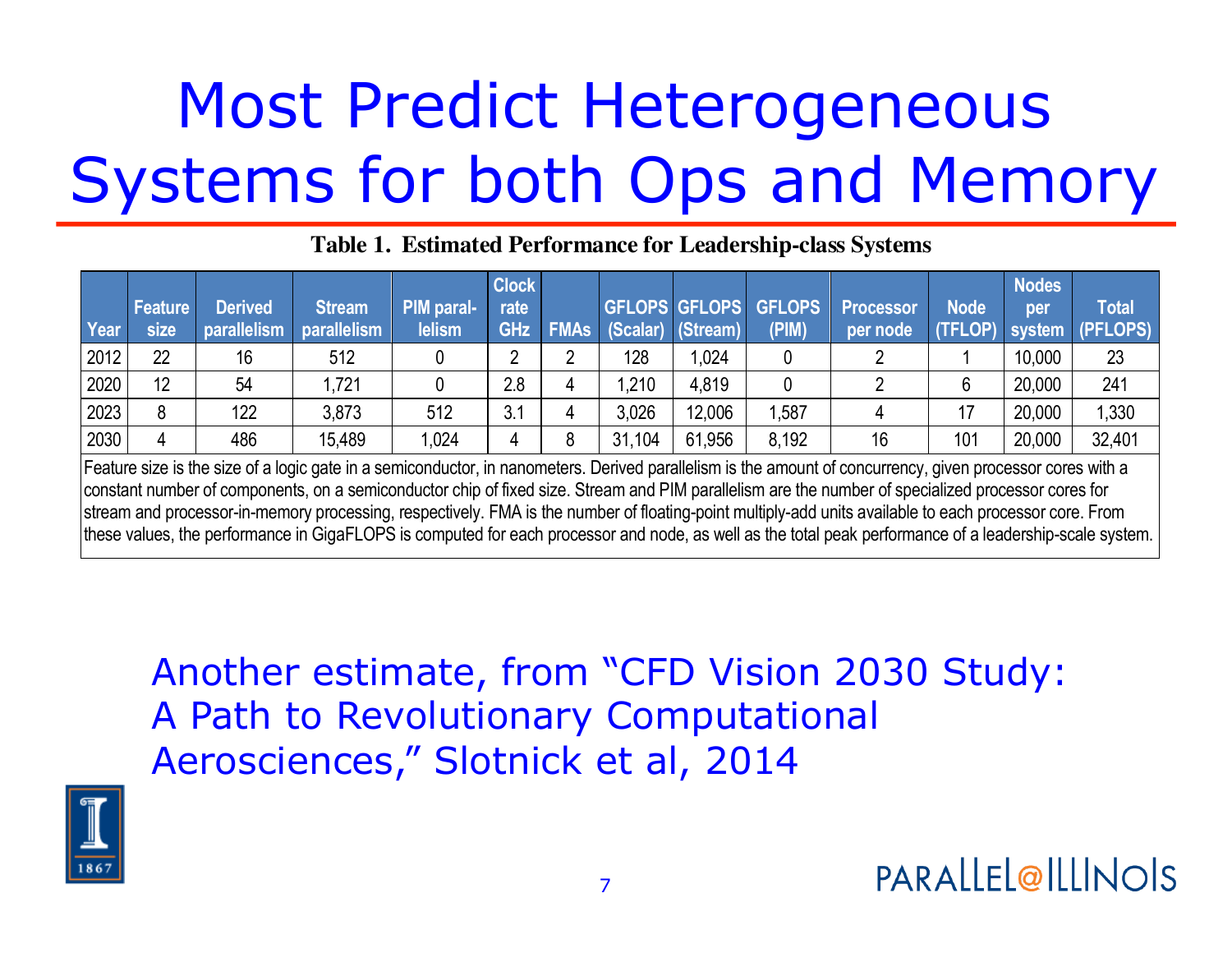What About a Homogeneous System?

- IBM BlueGene was the only homogenous\* system at this scale, but
	- ♦ "Both CORAL awards leverage the IBM Power Architecture, NVIDIA's Volta GPU and Mellanox's Interconnected technologies to advance key research initiatives …"
- \* Try to use the very wide SIMD on BlueGenes. Homogeneously heterogeneous



…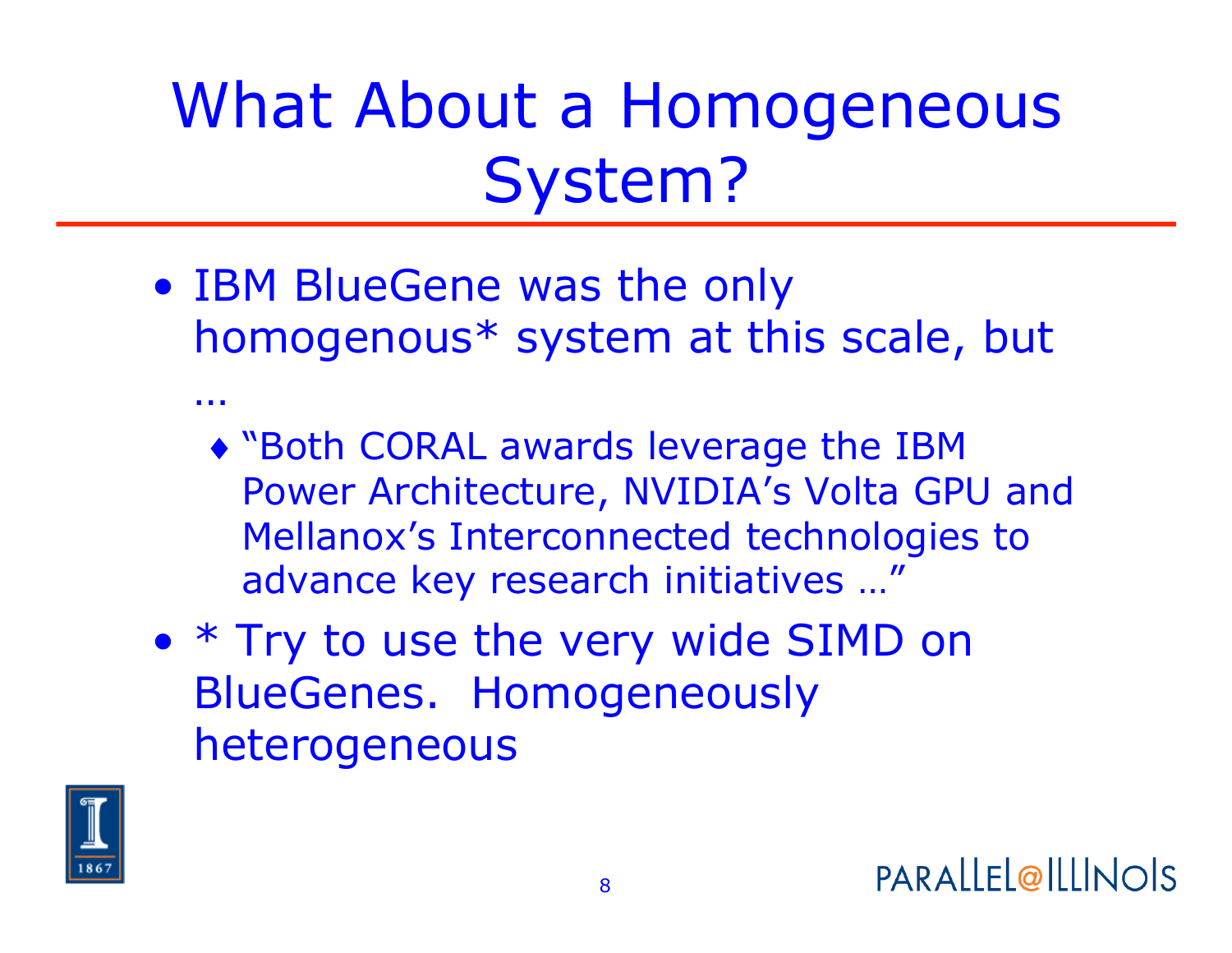## What This (might) Mean for MPI

- Lots of innovation in the processor and the node
- More complex memory hierarchy; no chip-wide cache coherence
- Tightly integrated NIC
- Execution model becoming more complex
	- ♦ Achieving performance, reliability targets requires exploiting new features

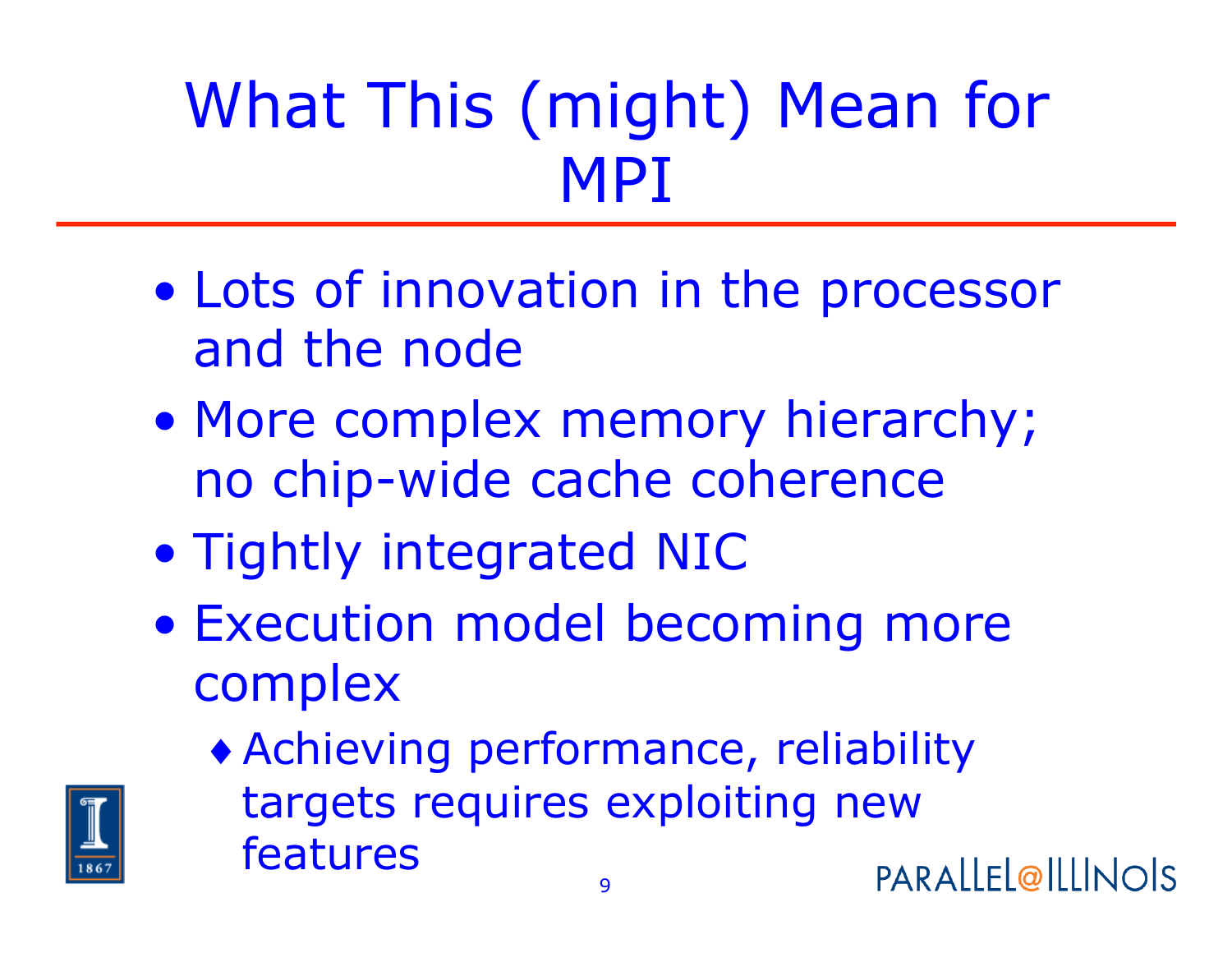# What This (might) Mean for Applications

- Weak scaling limits the range of problems
	- ♦ Latency may be critical (also, some applications nearing limits of spatial parallelism)
- Rich execution model makes performance portability unrealistic
	- ♦ Applications will need to be flexible with both their use of abstractions and their implementation of those abstractions
- One Answer: Programmers will need help with performance issues, whatever parallel programming system is used



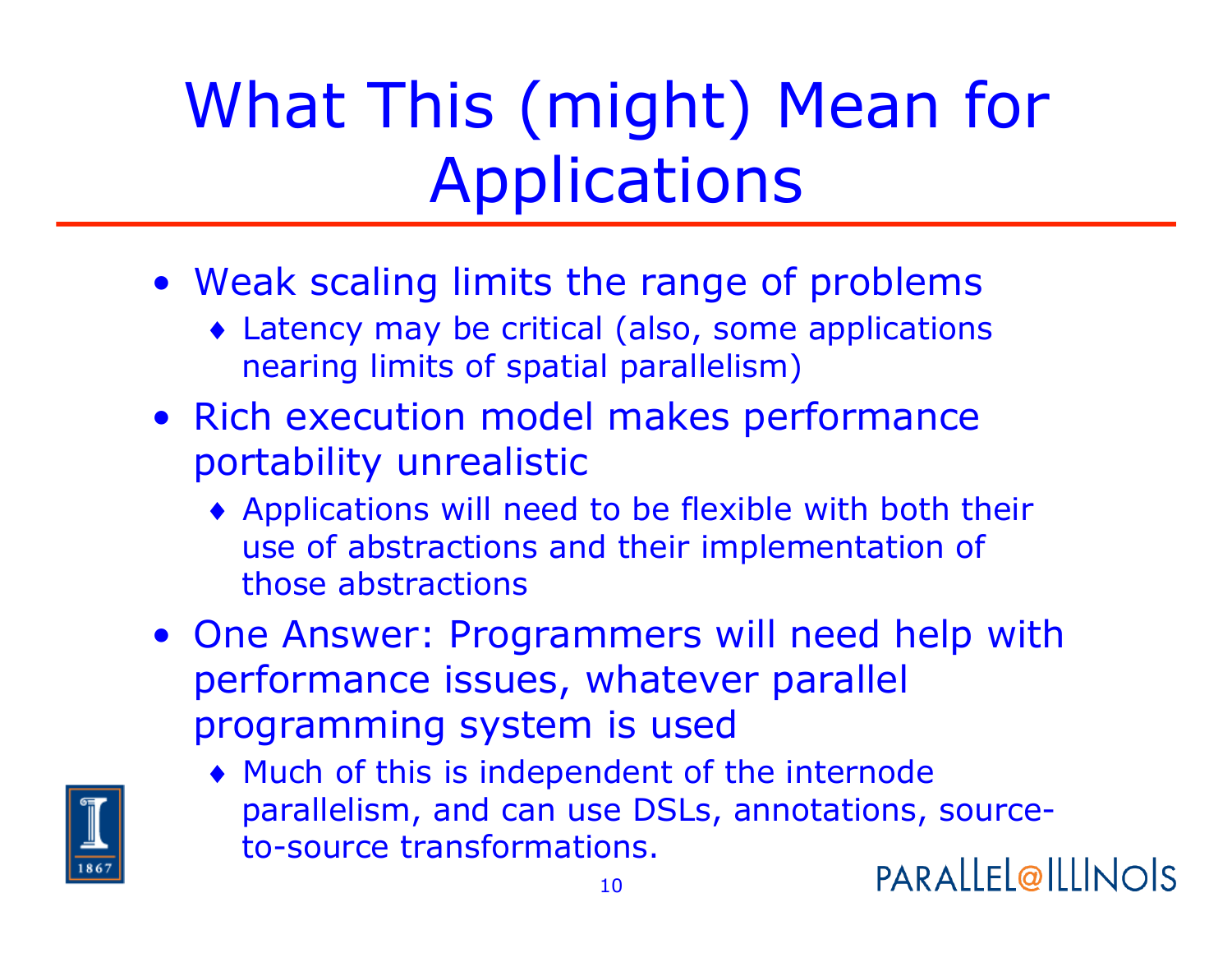## Where Is MPI Today?

• Applications already running at large scale:

| <b>System</b>      | <b>Cores</b>            |
|--------------------|-------------------------|
| Tianhe-2           | 3,120,000 (most in Phi) |
| Sequoia            | 1,572,864               |
| <b>Blue Waters</b> | 792,064 $*$ + 1/6 acc   |
| Mira               | 786,432                 |
| K computer         | 705,024                 |
| Julich BG/Q        | 458,752                 |
| Titan              | $299,008* + acc$        |



\* 2 cores share a wide FP unit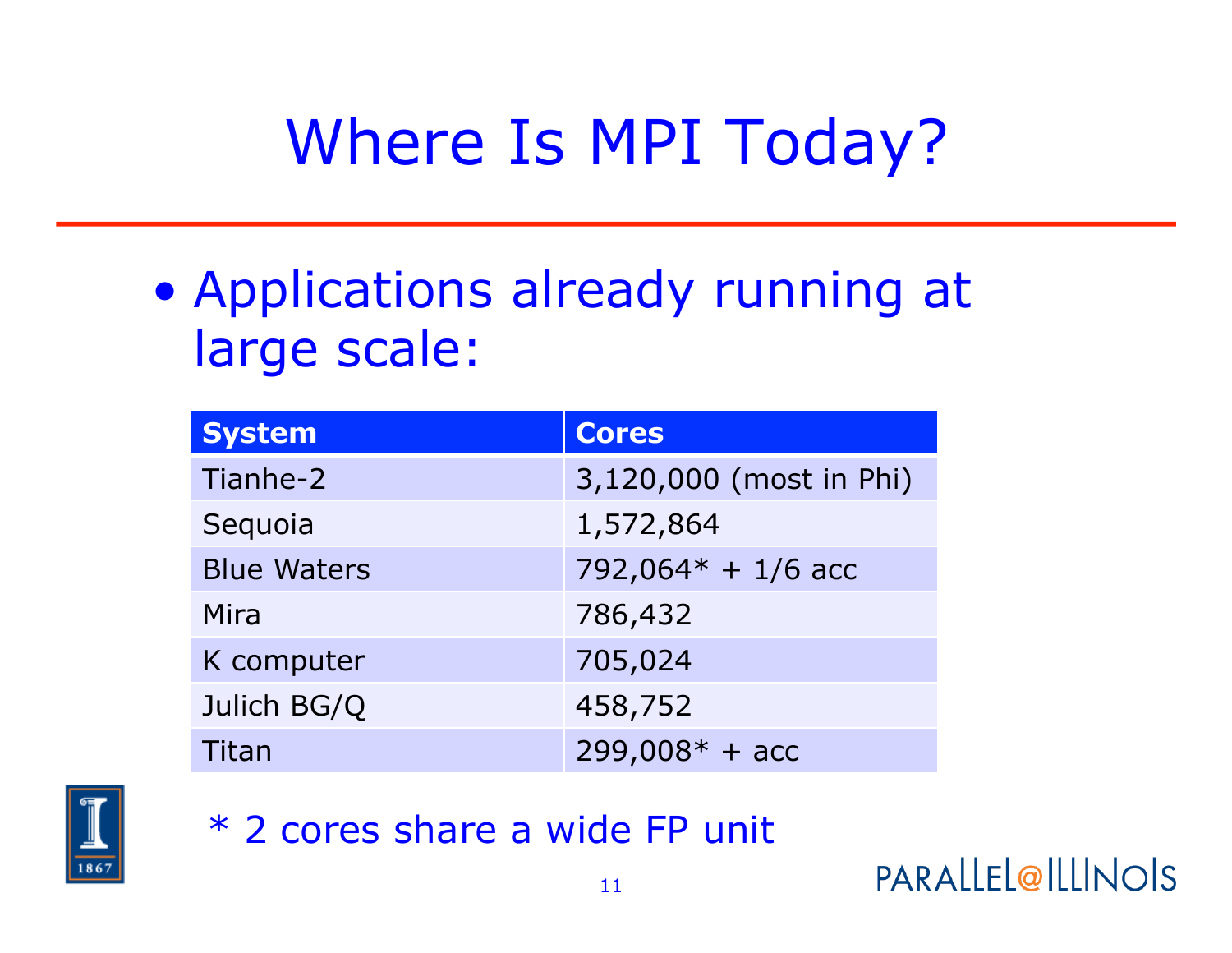## Some Experiments over 1M MPI Processes

- ROSS Parallel Discrete Event Simulator
	- ♦ Used over 7.8M MPI processes on 2 combined BG/Q systems at LLNL, 4 ranks per core
	- ♦ "Warp Speed: Executing Time Warp on 1,966,080 Cores," Barnes, Carothers Jefferson, LaPre, PADS 2013
- FG-MPI implements MPI ranks as coroutines
	- ♦ Wagner at UBC
	- ♦ Over 100M MPI ranks on 6,480 cores

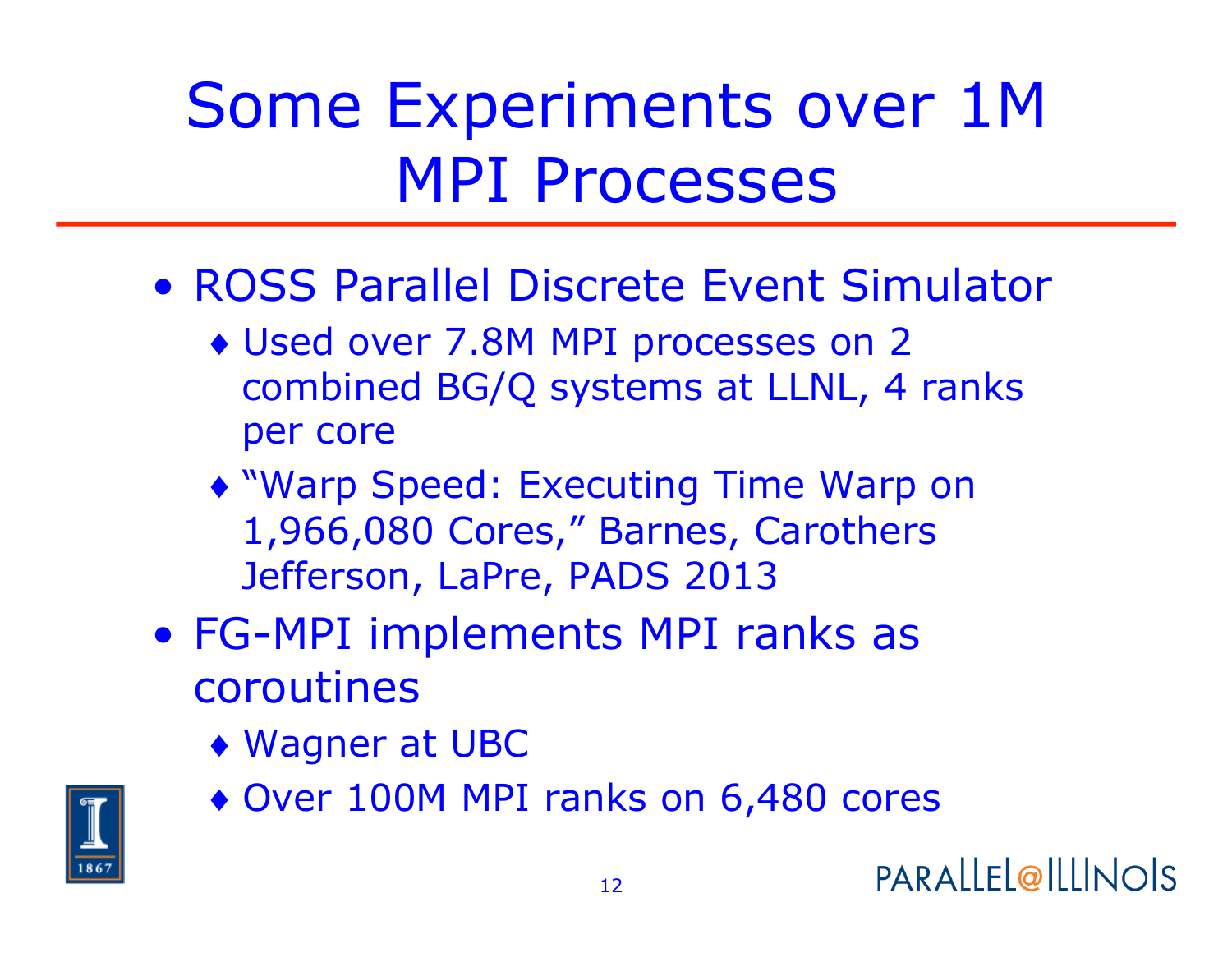#### MPI+X

- Many reasons to consider MPI+X
	- ♦ Major: We always have:
		- MPI+C, MPI+Fortran
	- ♦ Both C11 and Fortran include support of parallelism (shared and distributed memory)
- Abstract execution models becoming more complex
	- ♦ Experience has shown that the programmer must be given some access to performance features



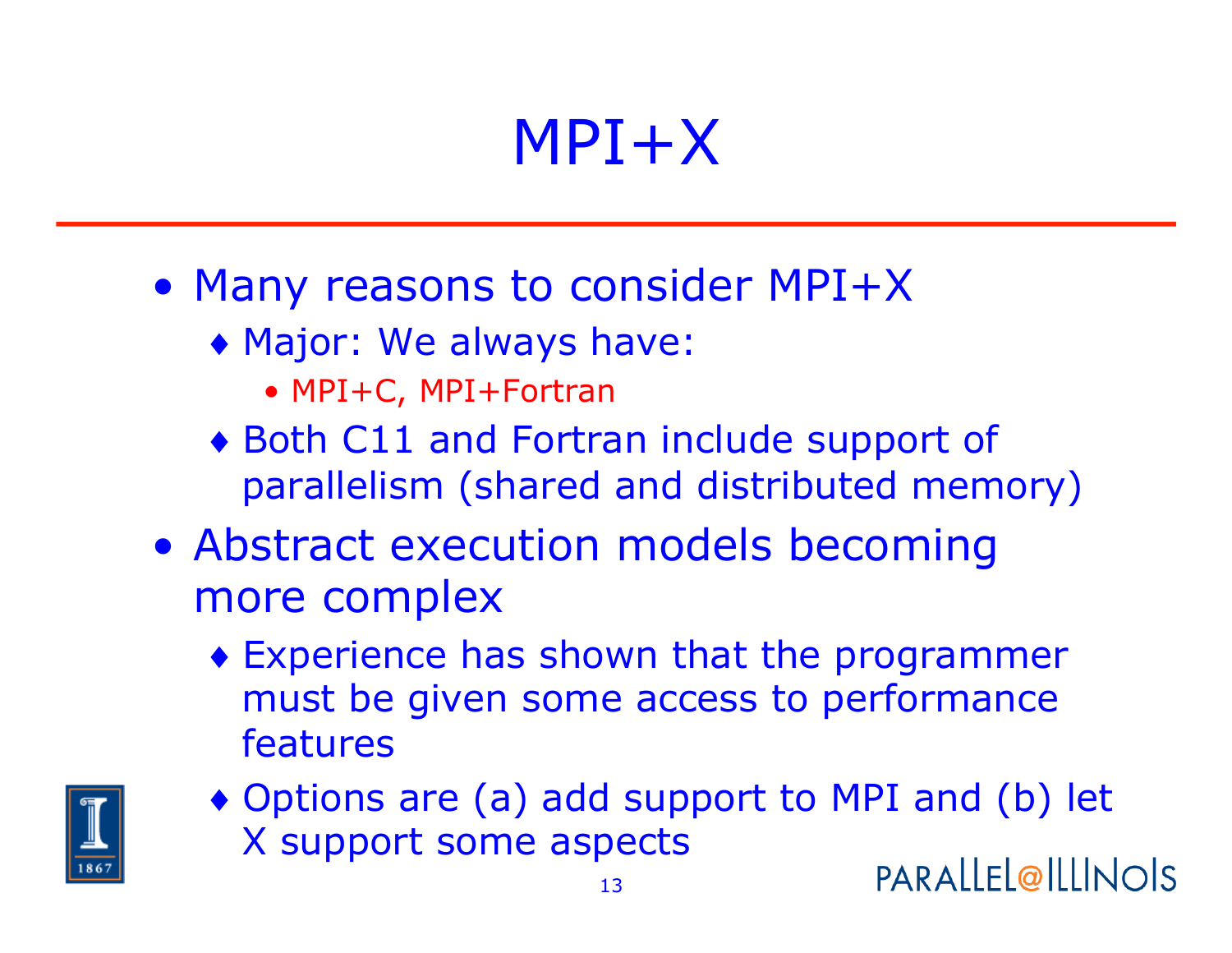# $X = MPI$  (or  $X = \phi$ )

- MPI 3.0 features esp. important for Exascale
	- ♦ Generalize collectives to encourage post BSP programming:
		- Nonblocking collectives
		- Neighbor including nonblocking collectives
	- ♦ Enhanced one-sided (recall AMM targets)
		- Precisely specified (see "Remote Memory Access Programming in MPI=3," Hoefler et at, to appear in ACM TOPC)
		- Many more operations in cluding RMW
	- ♦ Enhanced thread safety



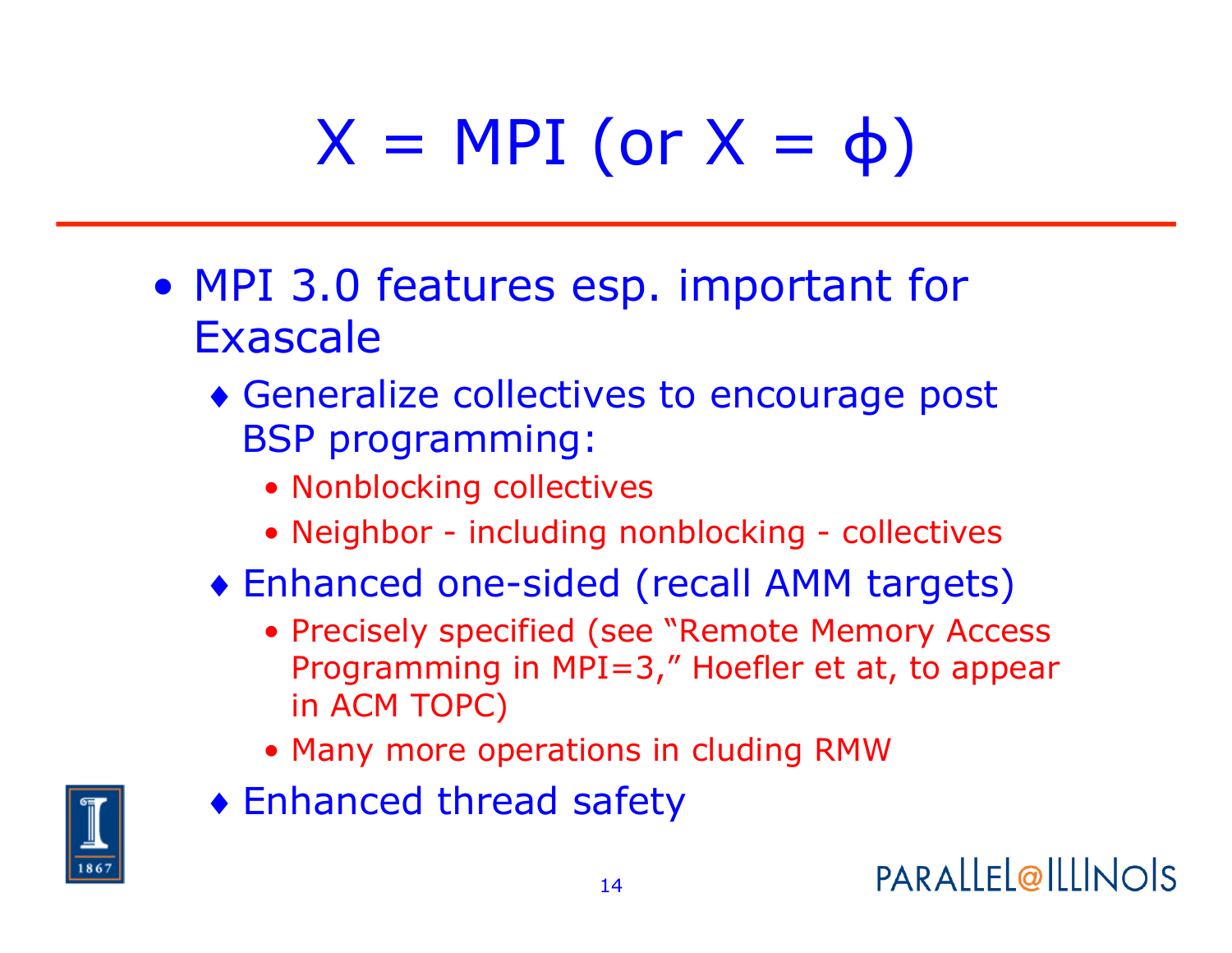## $X$  = Programming with Threads

- Many choices, different user targets and performance goals ♦ Libraries: Pthreads, TBB
	- ♦ Languages: OpenMP 4, C11/C++11
- C11 provides an adequate (and thus complex) memory model to write portable thread code
	- ♦ Also needed for MPI-3 shared memory

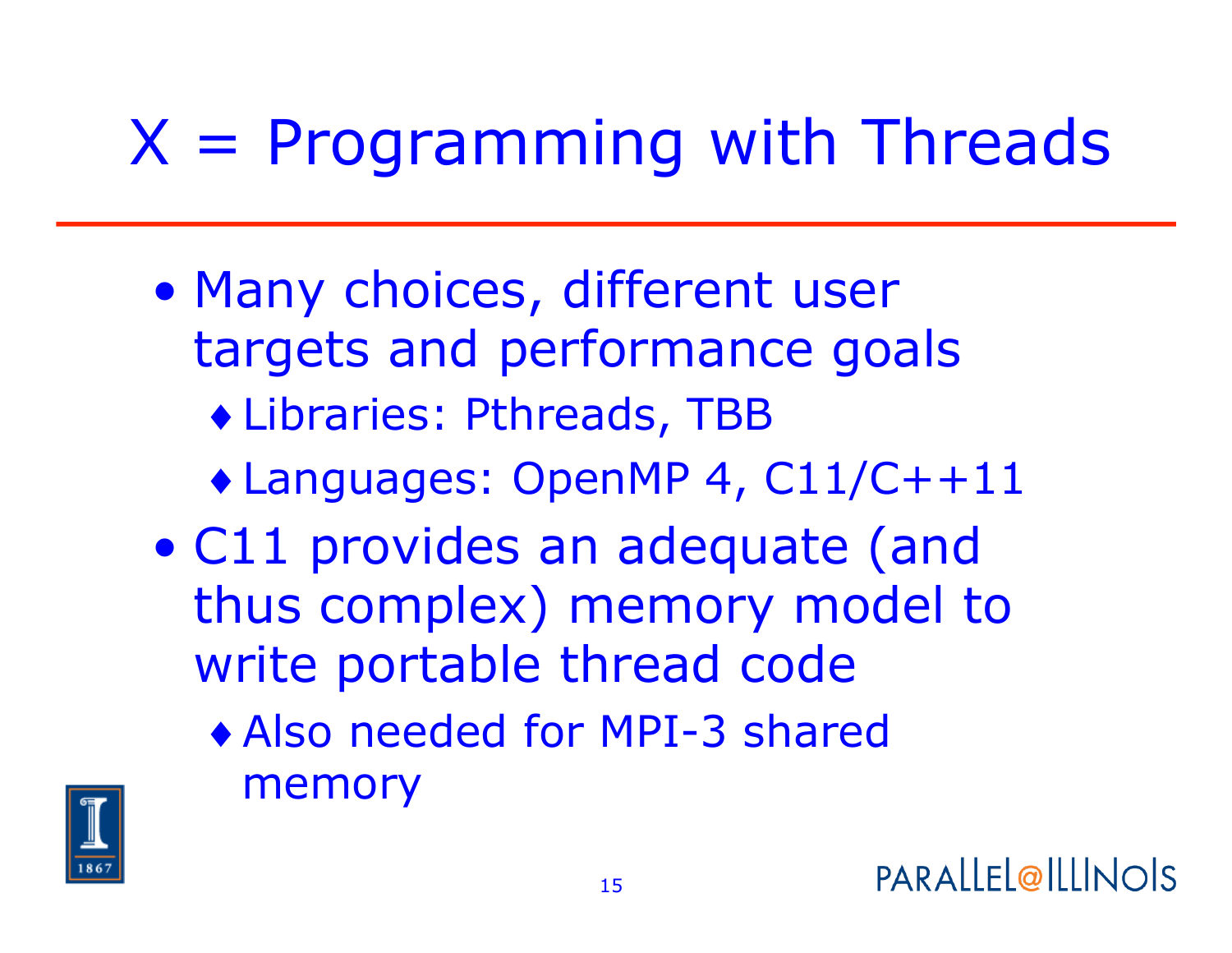# X=UPC (or CAF or …)

• MPI Processes are UPC programs (not threads), spanning multiple coherence domains. This model is the closest counterpart to the MPI +OpenMP model, using PGAS to extend the "process" beyond a single coherence domain.



• Could be PGAS across *chip*

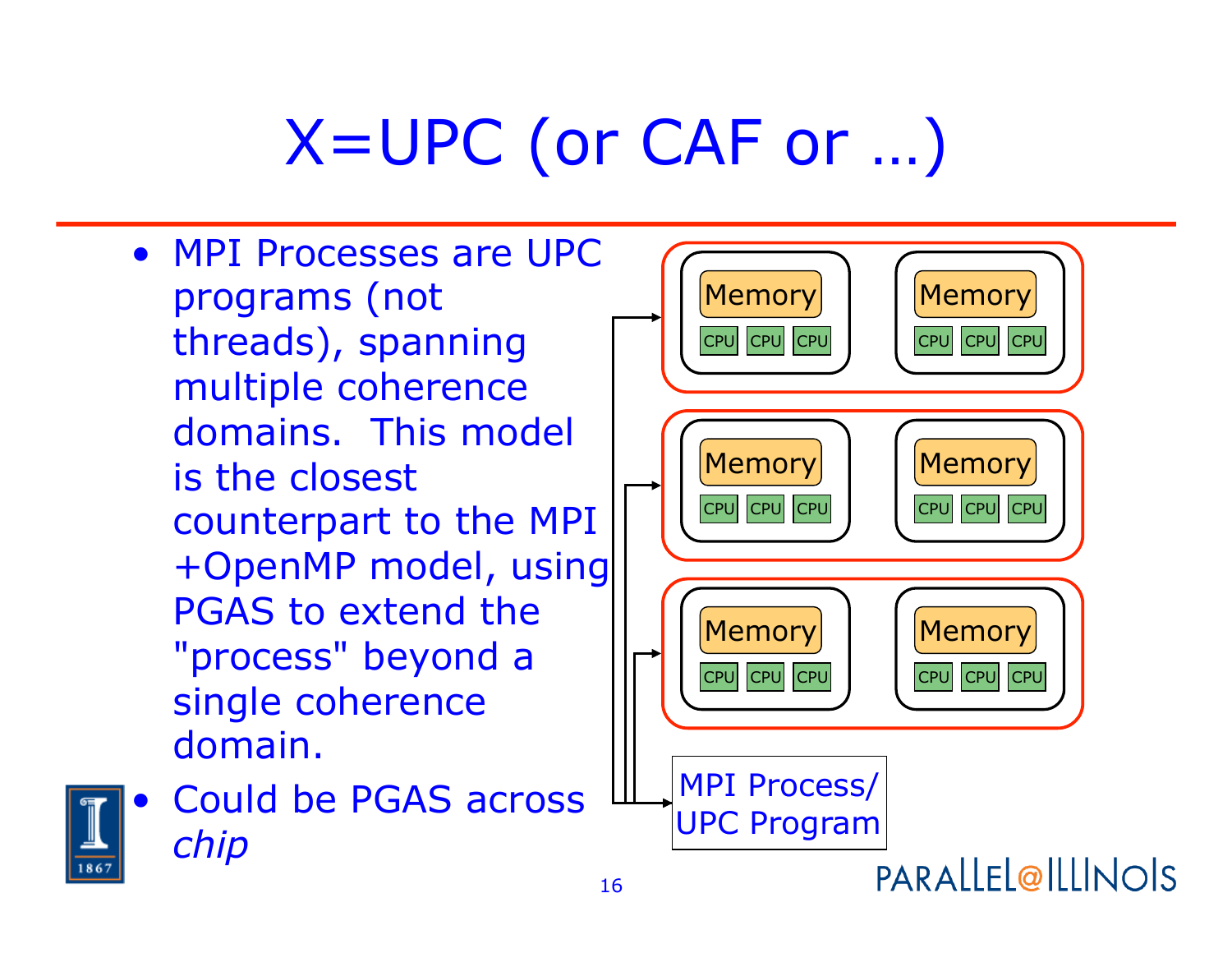#### What are the Issues?

- Isn't the beauty of MPI  $+$  X that MPI and X can be learned (by users) and implemented (by developers) independently?
	- ♦ Yes (sort of) for users
	- ♦ No for developers
- MPI and X must either partition or share resources



- ♦ User must not blindly oversubscribe
- 17 ♦ Developers must negotiate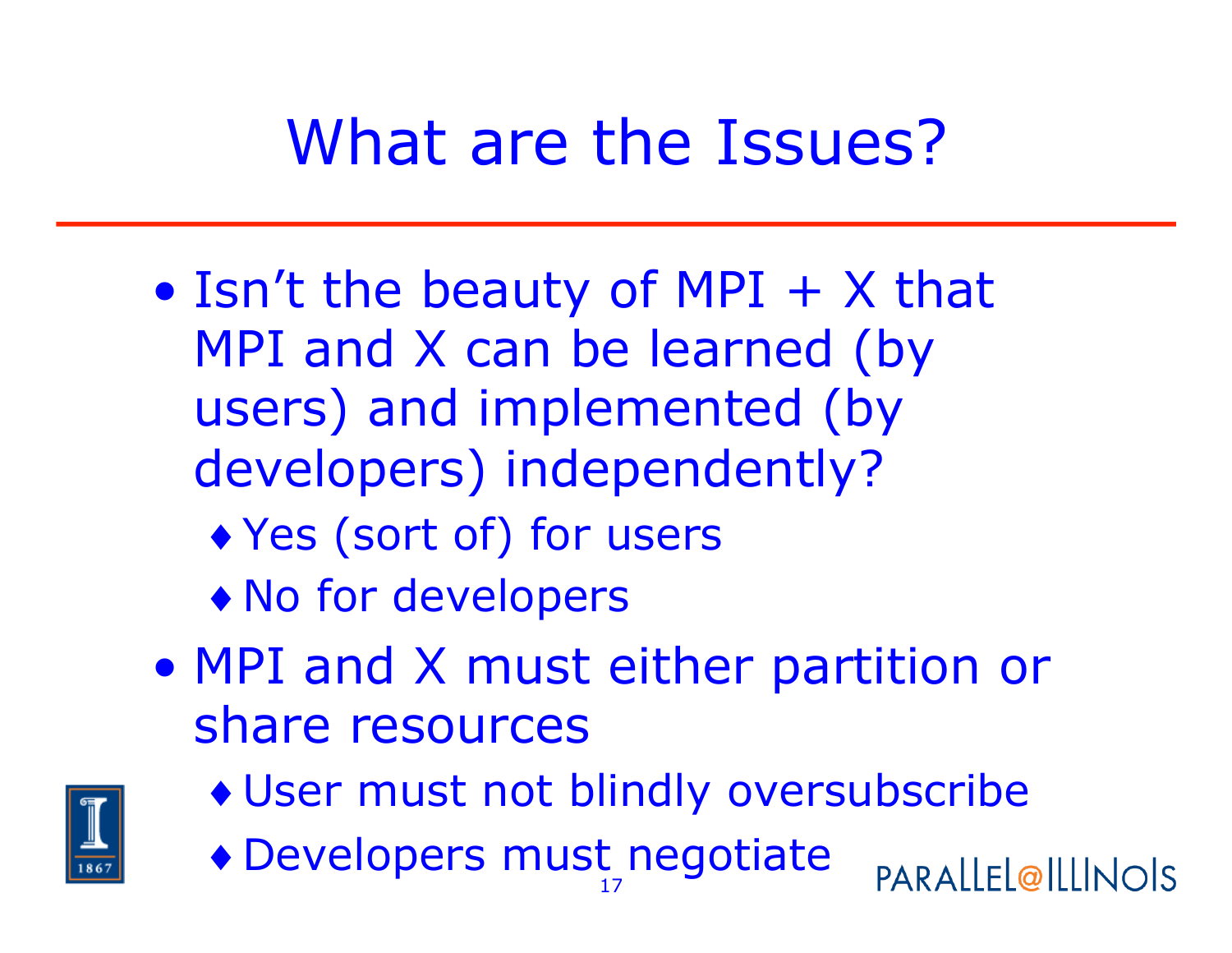#### More Effort needed on the  $" +"$

- MPI+X won't be enough for Exascale if the work for "+" is not done *very* well
	- ♦ Some of this may be language specification:
		- User-provided guidance on resource allocation, e.g., MPI\_Info hints; thread-based endpoints
	- ♦ Some is developer-level standardization
		- A simple example is the MPI ABI specification – users should ignore but benefit from developers supporting

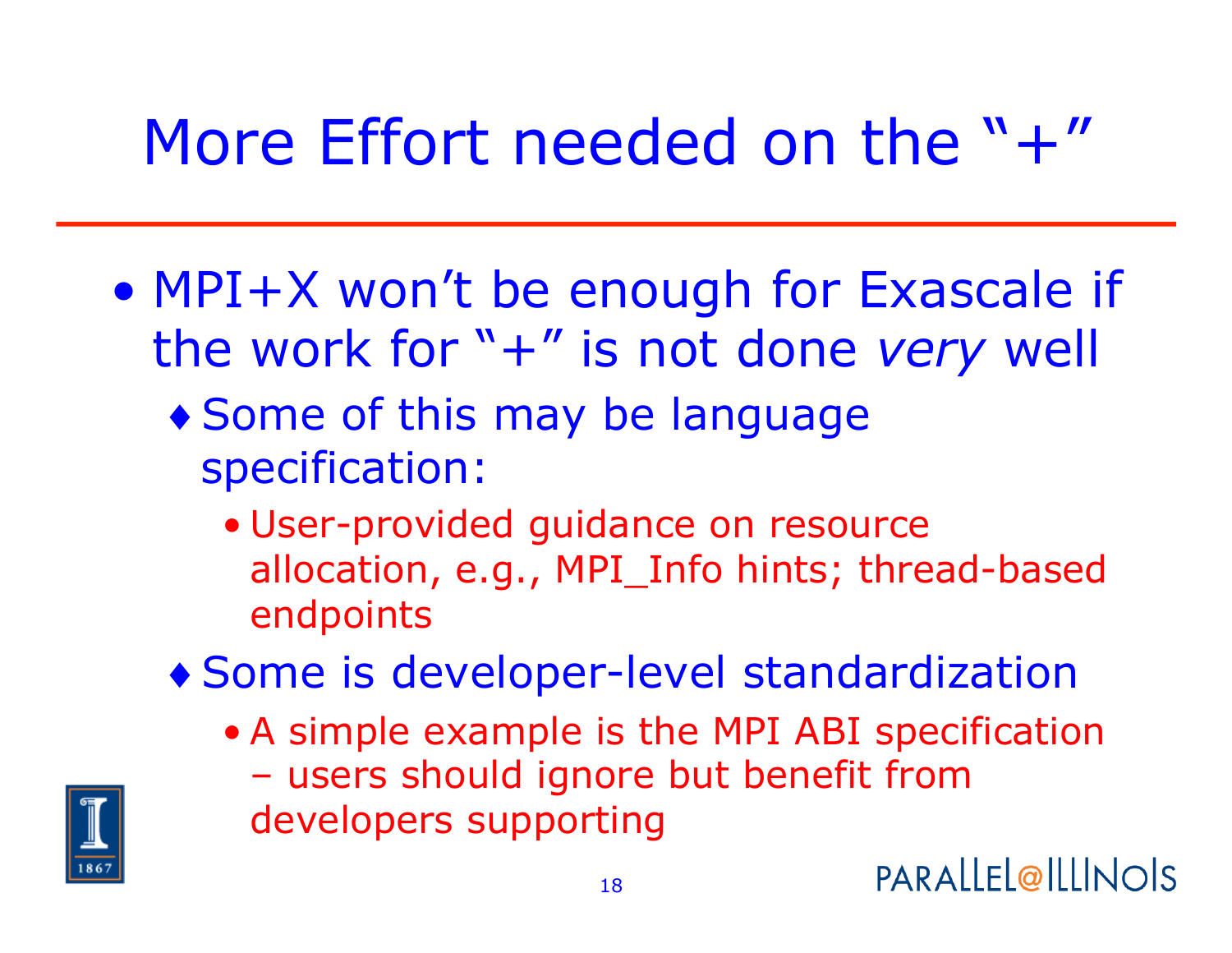#### Some Resources to Negotiate

- CPU resources
	- ♦ Threads and contexts
	- ♦ Cores (incl placement)
	- $\bullet$  Cache
- Memory resources
	- ♦ Prefetch, outstanding load/stores
	- ♦ Pinned pages or equivalent NIC needs
	- ♦ Transactional memory regions
	- ♦ Memory use (buffers)
- NIC resources
	- ♦ Collective groups
	- ♦ Routes
	- ♦ Power
- OS resources
	- ♦ Synchronization hardware
	- ♦ Scheduling
	- ♦ Virtual memory



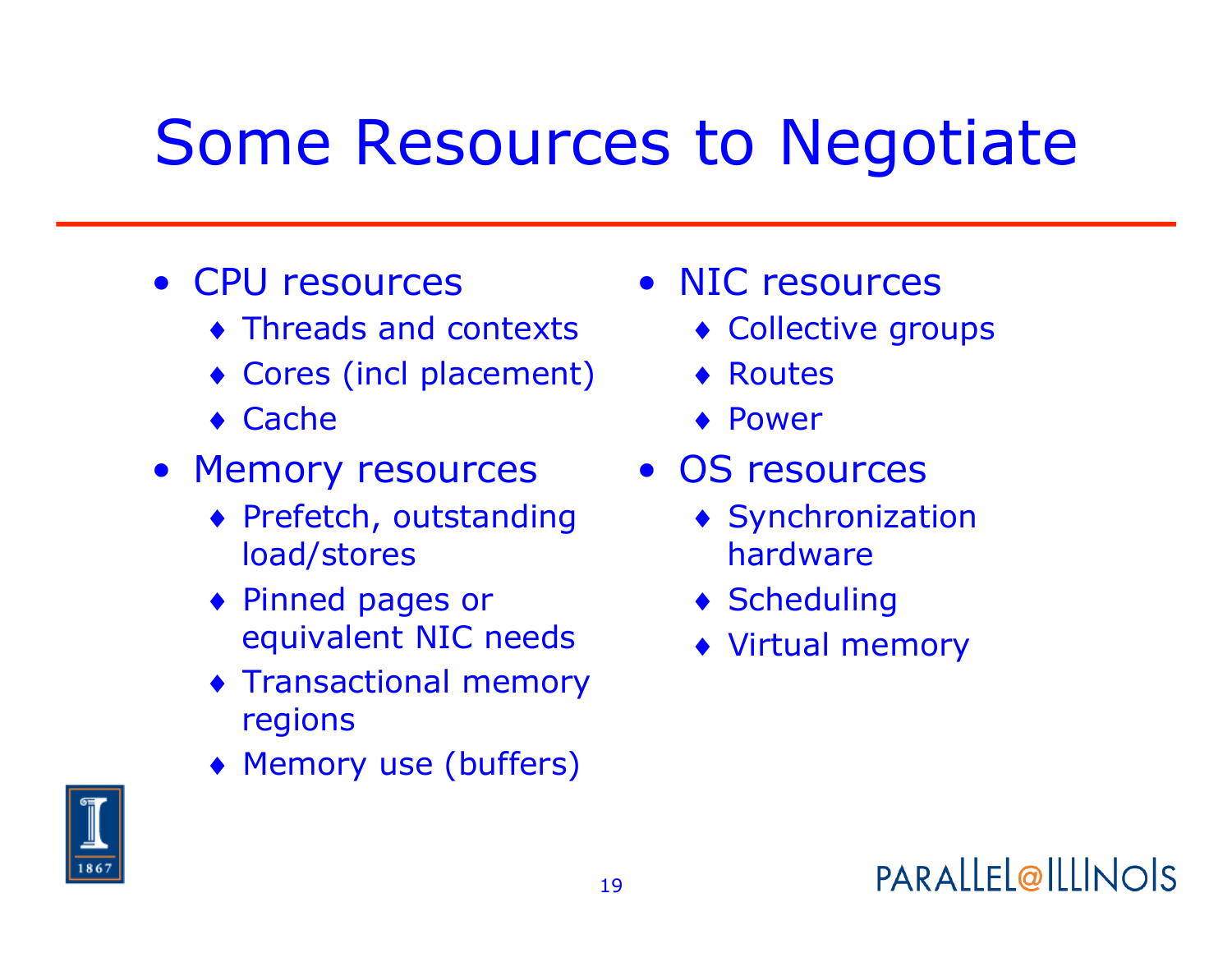# Which MPI?

- Many new features in MPI-3
	- ♦ Many programs still use subsets of MPI-1
- MPI implementations still improving
	- ♦ A long process harmed by non-standard shortcuts
- MPI Forum is active and considering new features relevant for Exascale
- 

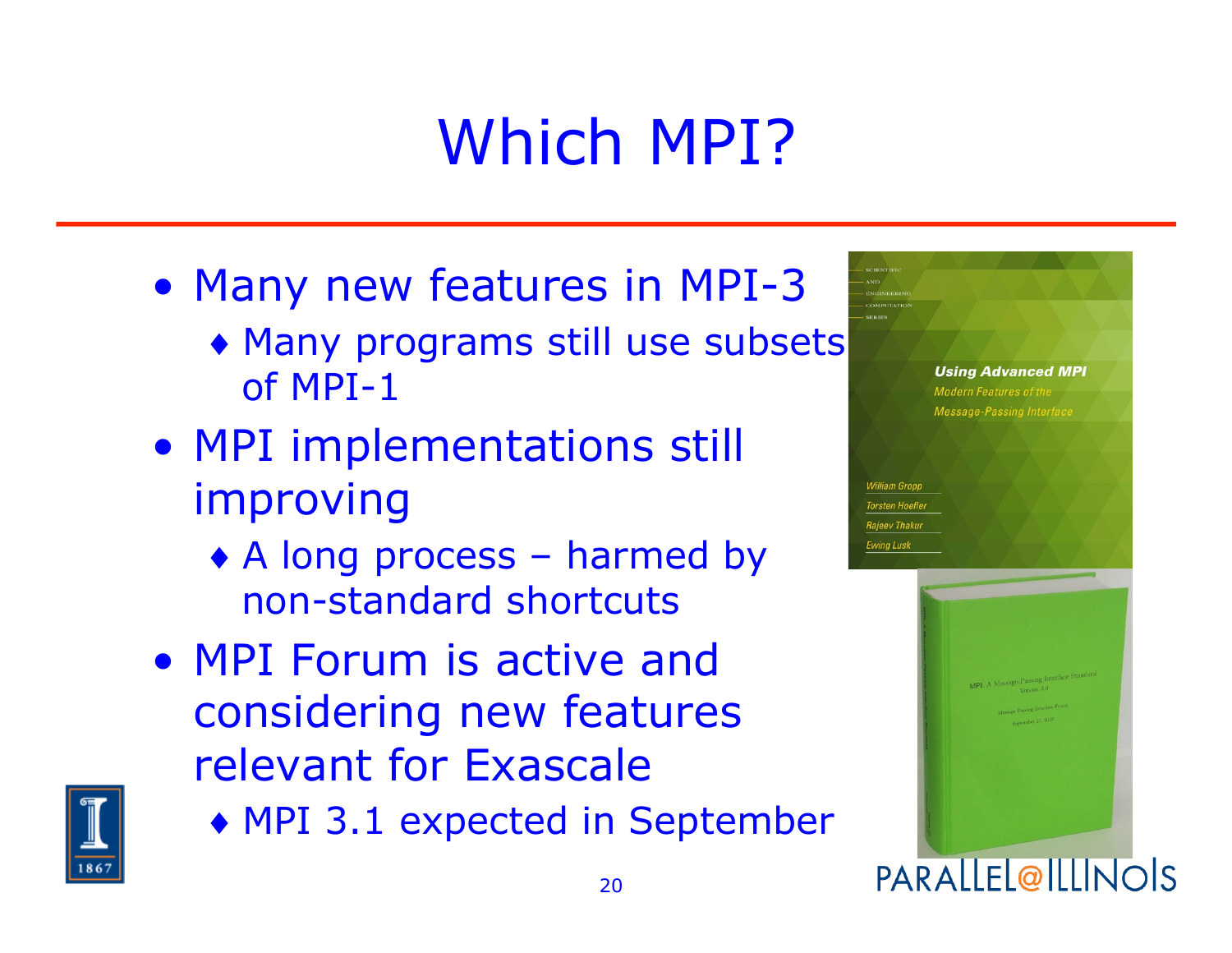#### Fault Tolerance

- Often raised as a major issue for Exascale systems
	- ♦ Experience has shown systems more reliable than simple extrapolations assumed
		- Hardly surprising reliability is costly, so systems engineered only to the reliability needed
- Major question: What is the fault model?
	- ♦ Process failure (why)
		- Software then program is buggy. Recovery may not make sense
		- Hardware Where (CPU/Memory/NIC/Cables)? Recovery may be easy or impossible
	- ◆ Silent data corruption

Unsolved problem – impact of faults on  $X$  (and  $+)$ in MPI+X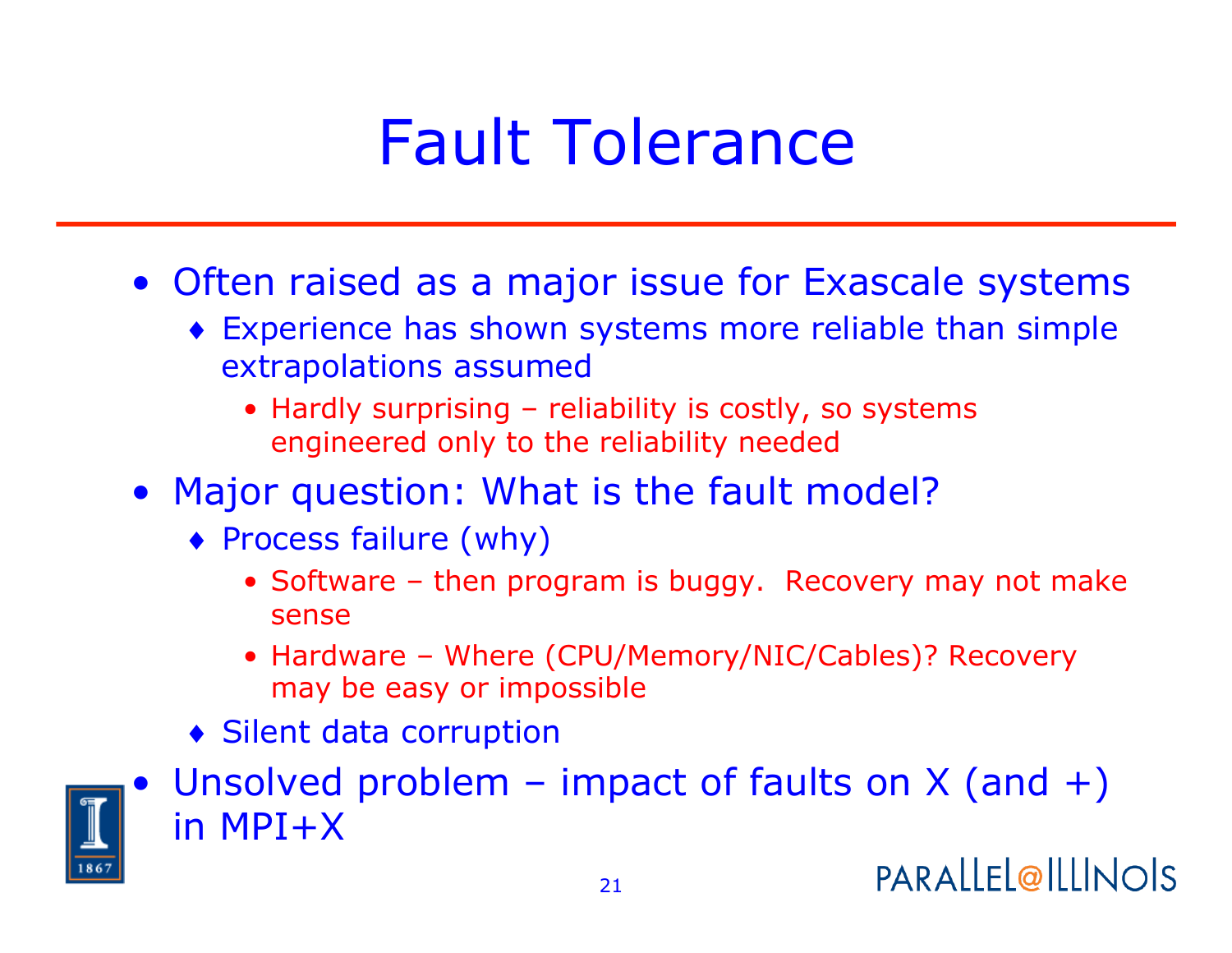#### Fault Tolerance

- Most effort in MPI Forum is on process failstop faults
- Other faults may be more important
	- ♦ I/O failover faults. How long should an I/O operation wait before failing, and should the operation be safely restartable? Who is responsible?
	- ♦ Silent data corruption.
		- Data in numeric values. Often easy to define restart. State of program is correct, except for the affected data (and tainted data)
		- Data in code, pointers, key data structures. State of program may be unknown. Restart needed from known good state

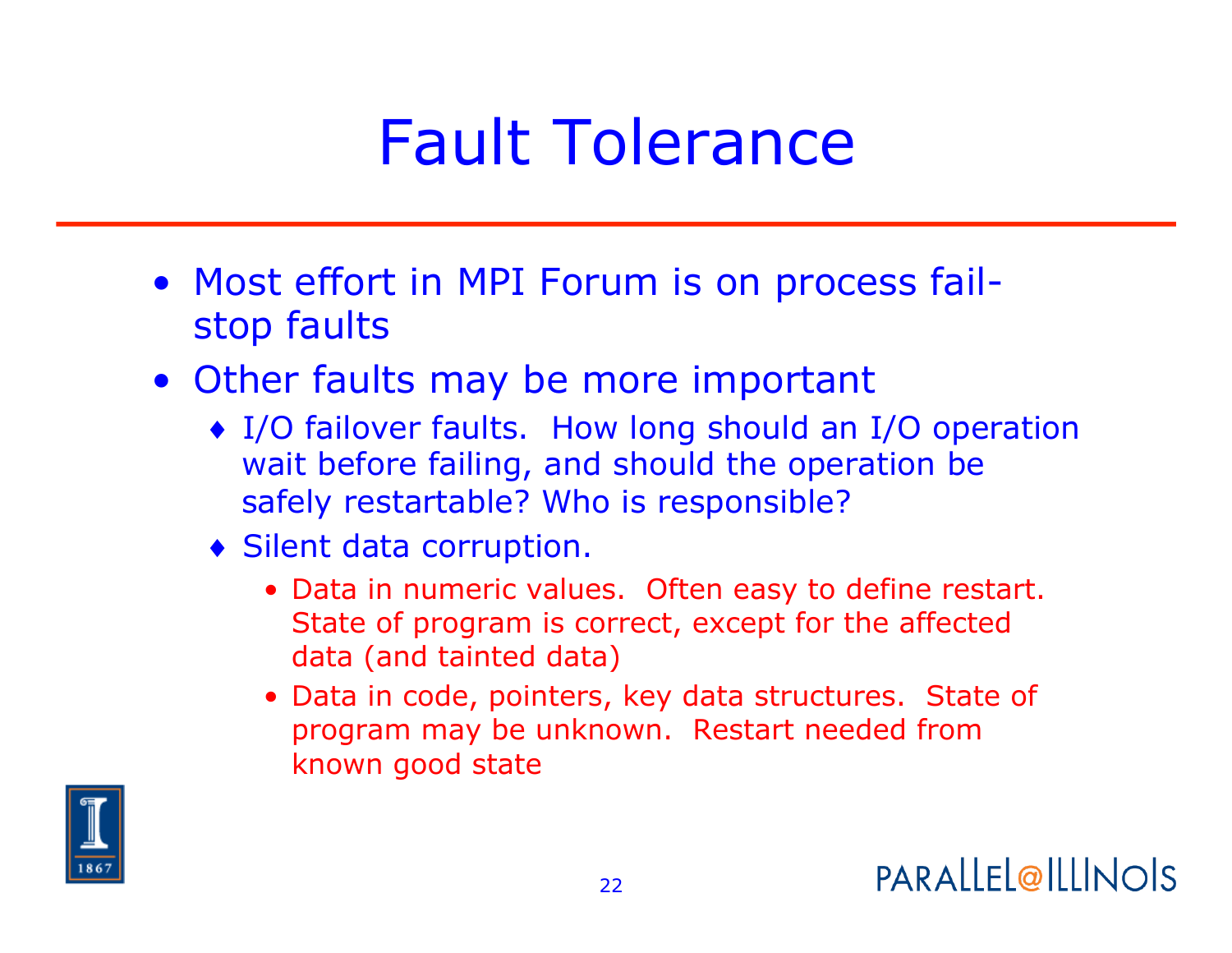# Separate Coherence Domains and Address Spaces

- Already many systems without cache coherence and with separate address spaces
	- ♦ GPUs best example; unlikely to change even when integrated on chip
	- ♦ OpenACC an "X" that supports this
- MPI designed for this case
	- ♦ Despite common practice, MPI *definition* of MPI\_Get\_address supports, for example, segmented address spaces
- MPI RMA "separate" memory model also fits this case



♦ "Separate" model defined in MPI-2 to support the World's fastest machines, including NEC SX series and Earth Simulator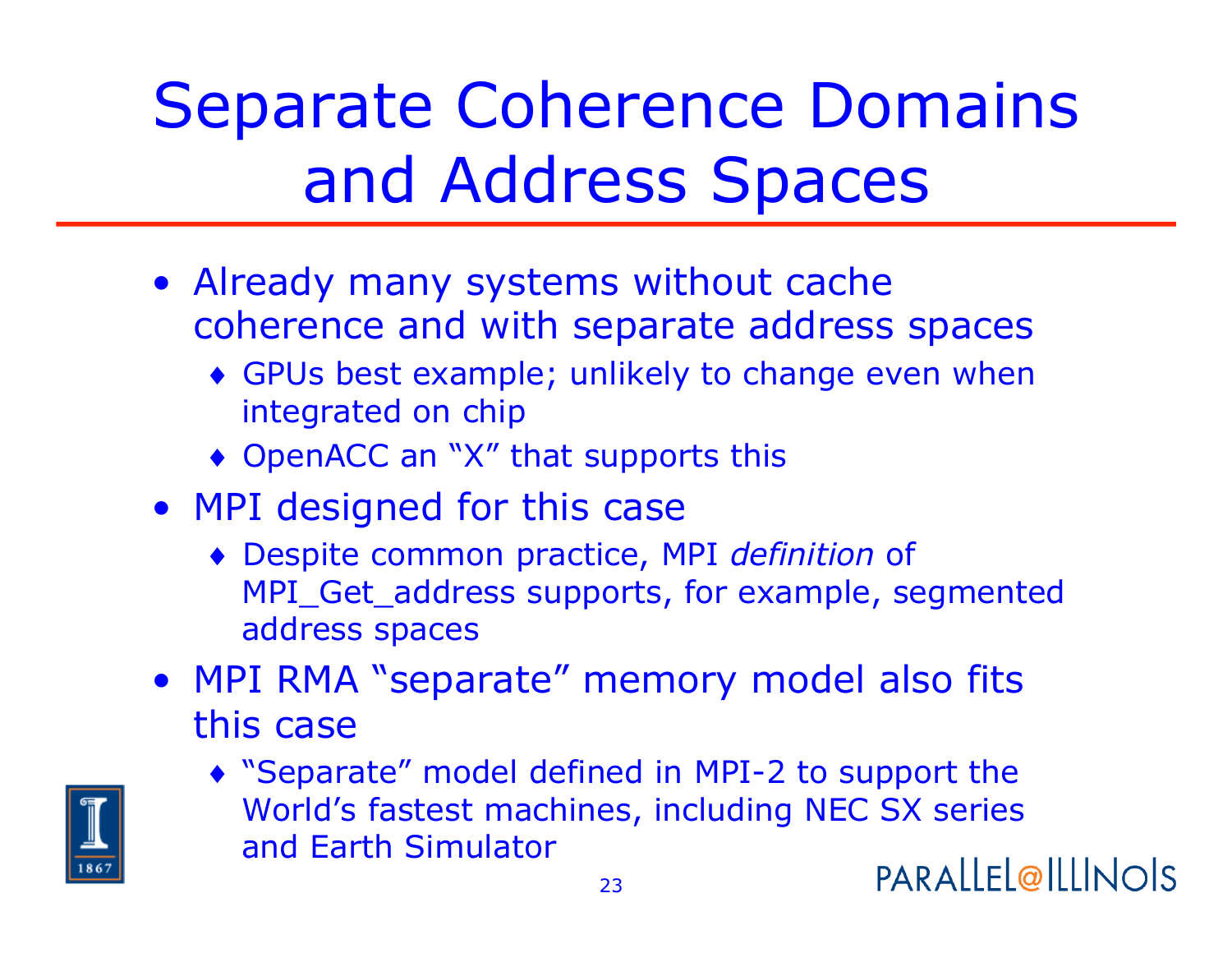#### Towards MPI-4

- Many extensions being considered, either by the Forum or as Research, including
- Other communication paradigms
	- ♦ Active messages
		- Toward Asynchronous and MPI-Interoperable Active Messages, Zhao et al, CCGrid'13
	- $\triangle$  Streams
- Tighter integration with threads
	- ♦ Endpoints
- Data centric
	- ♦ More flexible datatypes
	- ♦ Faster datatype implementations
- Unified address space handling
	- ♦ E.g., GPU memory to GPU memory without CPU processing

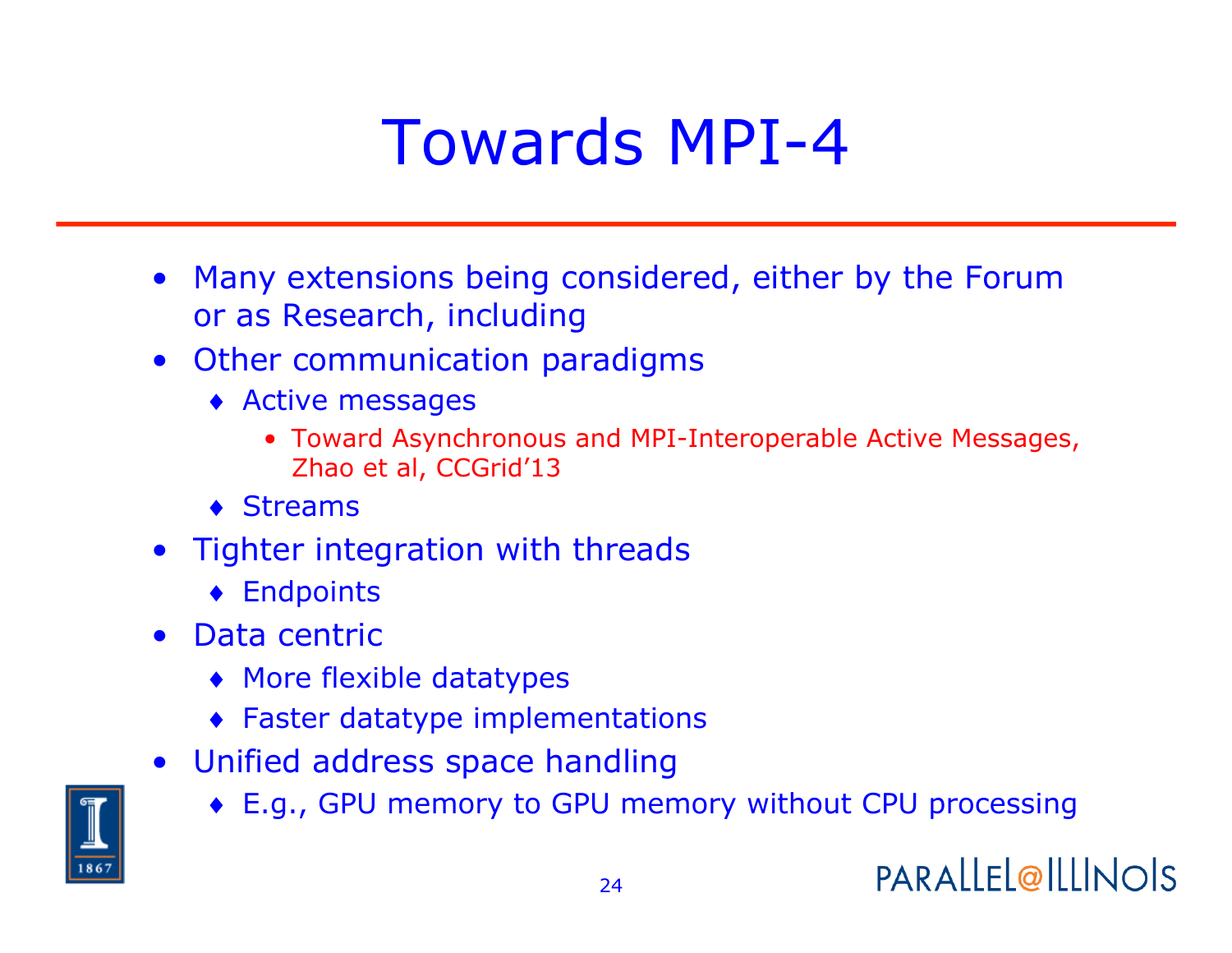# MPI and Execution Models

- MPI's Execution model is…
	- ♦ Blissfully simple: Communicating Sequential **Processes** 
		- Some complexity in communication, esp. MPI-3 one-sided
	- ♦ Process operations are copy, pointwise arithmetic/logic/bit, read/write (I/O)
	- ♦ MPI adds two-party and group synchronization and operations
	- ♦ No performance guarantees
	- ♦ Deliberately vague on progress

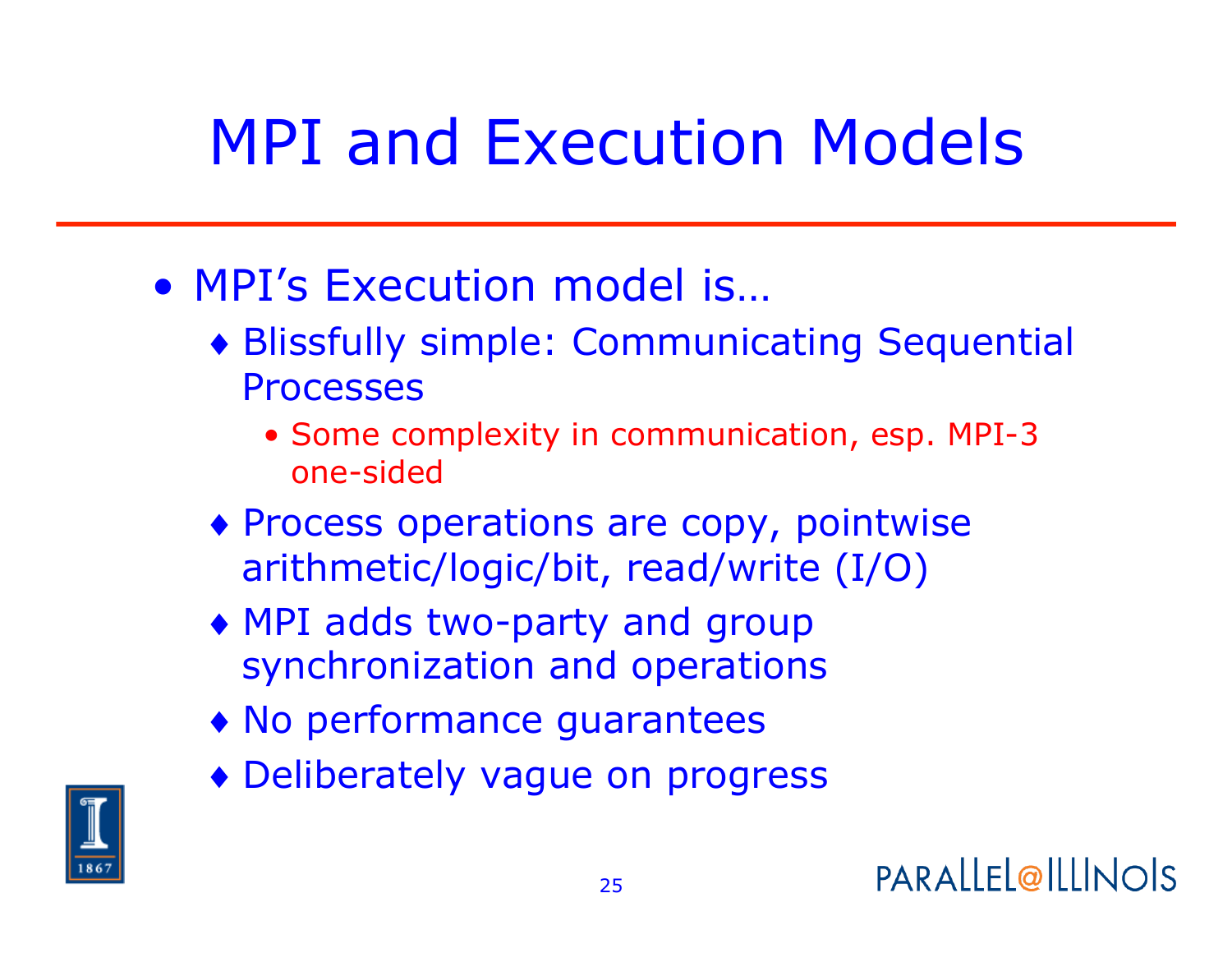## MPI and Exascale Execution Models

- End of Dennard scaling, end of Moore's law, forcing new, more complex execution models
	- ♦ Some can be buried in the "X", e.g., stream programming
	- ♦ Some can be buried in the "+", e.g., limited resources for implementing runtimes and programming systems
	- ♦ Some may need to be exposed to the MPI programmer

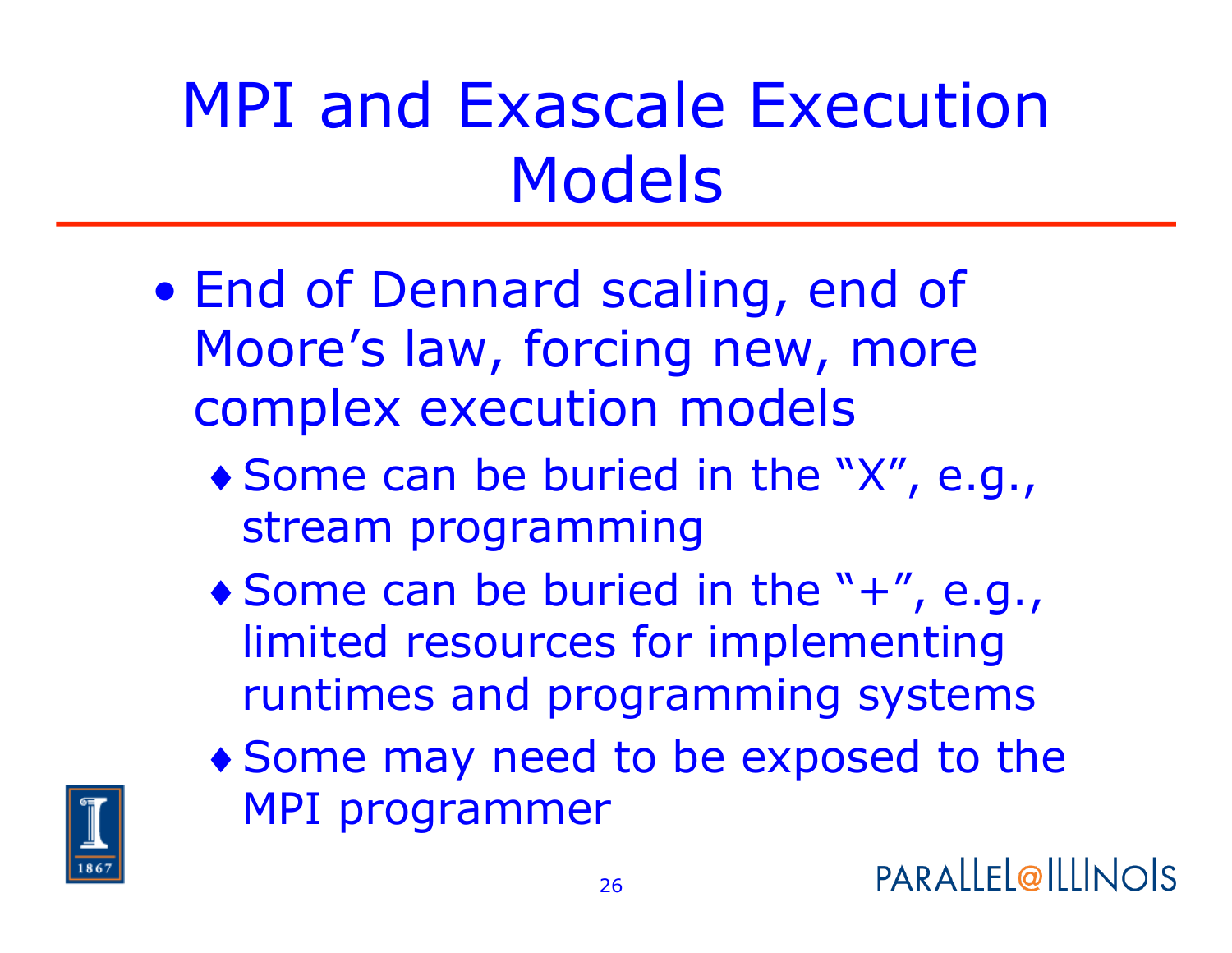## MPI is not a BSP system

- BSP = Bulk Synchronous Programming
	- ♦ Programmers **like** the BSP model, adopting it even when not necessary (see FIB)
	- ♦ Unlike most programming models, *designed* with a performance model to encourage *quantitative* design in programs
- MPI makes it easy to emulate a BSP system
	- ♦ Rich set of collectives, barriers, blocking operations
- MPI (even MPI-1) sufficient for dynamic adaptive programming
	- ♦ The main issues are performance and "progress"
	- ♦ Improving implementations and better HW support for integrated CPU/NIC coordination the answer

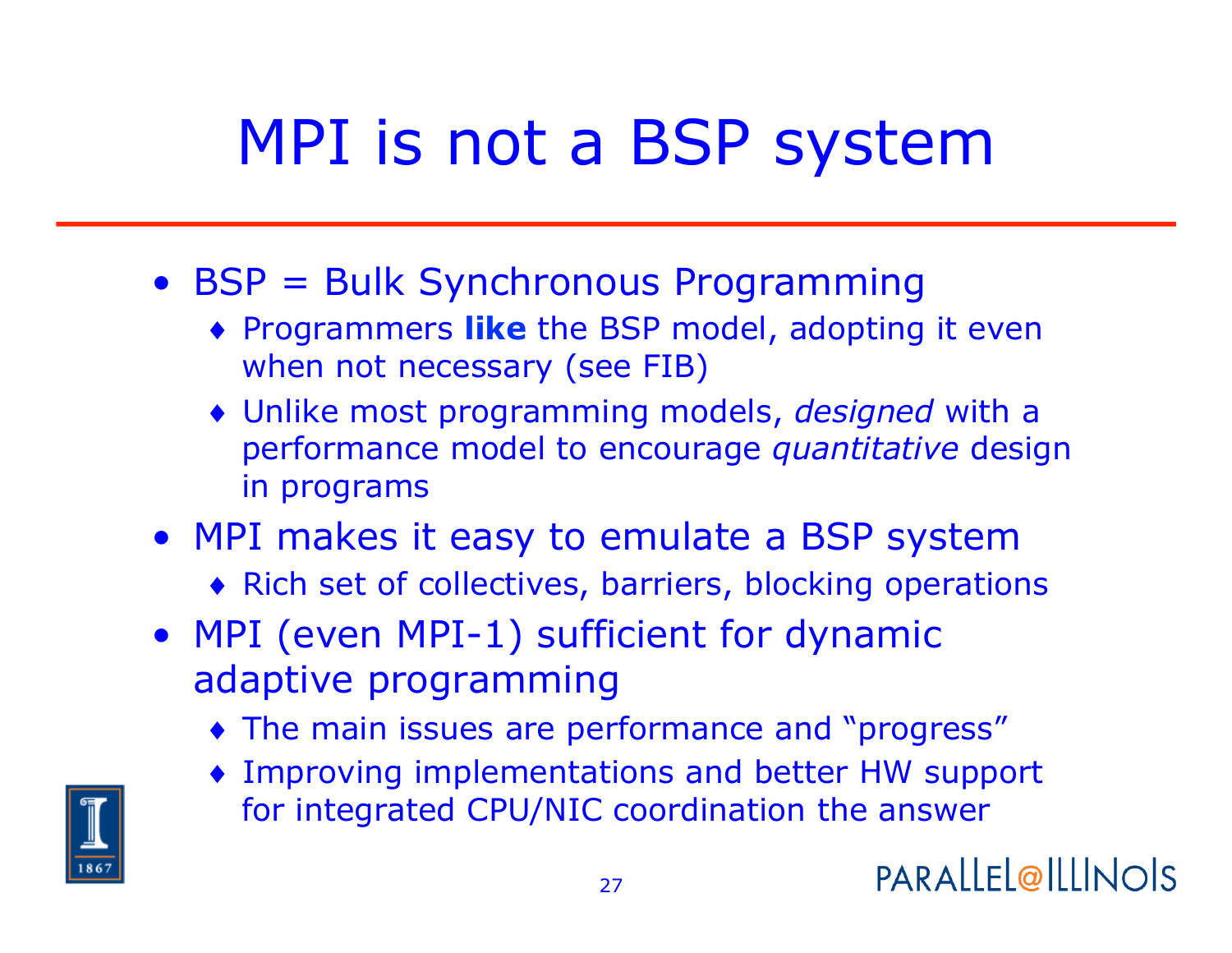## Some Remaining Issues

#### • Latency and overheads

- ♦ Libraries add overheads
	- Several groups working on applying compiler techniques to MPI and to using annotations to transform user's code; can address some issue
- Execution model mismatch
	- ♦ How to make it easy for the programmer to express operations in a way that makes it easy to exploit innovative hardware or runtime features?



♦ Especially important for Exascale, as innovation essential in meeting 20MW, MTBF, total memory, etc.PARALLEL@ILLINOIS 28